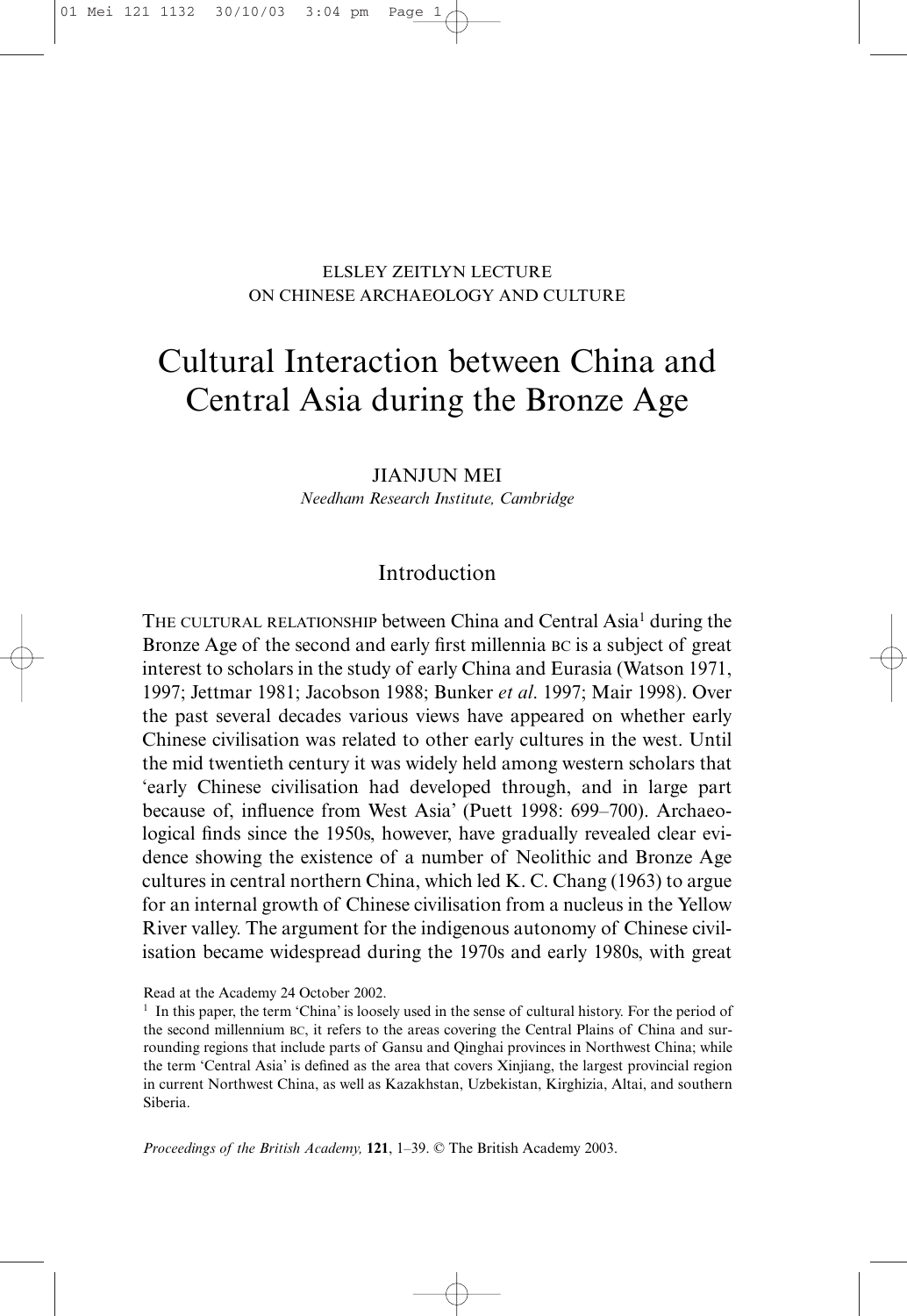emphasis being put on the independent invention of copper-based metallurgy in China (Cheng 1974; Ho 1975: 177–221; Barnard and Sato 1975; Sun and Han 1981; Barnard 1983).

While the notion that Chinese civilisation is generally of indigenous origin seemed to have been well established,<sup>2</sup> there has been a growing body of archaeological evidence since the late 1980s, showing signs of early cultural contacts between the Central Plains of China and cultures in the contiguous regions, or even areas as far away as Central Asia (Lin 1986; Mair 1990; Bunker 1993; Fitzgerald-Huber 1995). Consequently, some scholars are inclined to claim western origins for such significant technological innovations as bronze metallurgy, chariot and iron making in China (Shaughnessy 1988; An 1993; Tang 1993). Now the need for a re-evaluation of the role of outside influences in the early development of Chinese civilisation has been widely appreciated both in China and outside, stimulating a new trend of research that focuses on the early cultural interaction between China and Central Asia within a



**Figure 1.** A map of northern China and eastern Central Asia.

<sup>2</sup> Keightley (1983: xx) stated that 'there is now little doubt that, whatever the origin of a few particular elements, the complex of culture traits that we refer to as Chinese civilization developed in China'.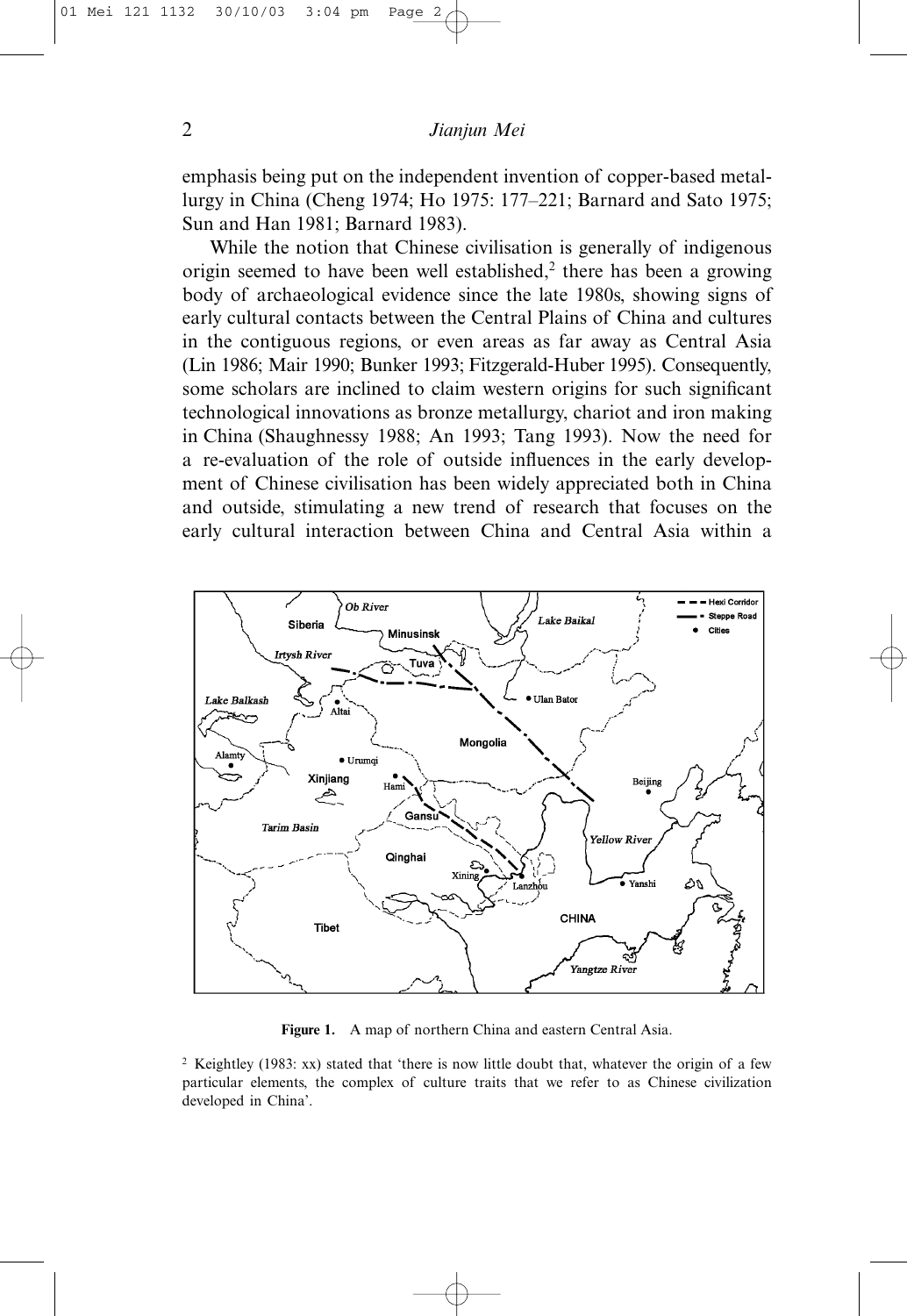wider Eurasian context (Fig. 1; Linduff 1998, 2002; Di Cosmo 1999: 902–6; Mei 2000: 58–71).

The present paper is intended to offer some preliminary observations on the early cultural relationship between China and Central Asia in the light of the most recent archaeological discoveries from Northwest China. Rather than examining all relevant aspects of the subject, it will focus the discussion on three major issues: the role of outside influences in the beginnings and early development of bronze metallurgy in China, the two-way traffic of cultural influence along the prehistoric 'Silk Road', and the shift to the 'Steppe Road'. It aims to show that early cultural interaction between China and Central Asia was the crucial impetus for the growth of civilisations in both regions.

# Early copper-based metallurgy in China: old question, new perspective

The origins of bronze metallurgy in China are among the central issues in current studies of early cultural interaction between China and Central Asia. Whether metallurgy was introduced into China or invented independently has been hotly debated among scholars over the past fifty years and still remains disputed.3 The focus of the debate is how to evaluate metal finds from China dating as early as the fourth and third millennia BC, which include two brass objects from the Yangshao culture (*c*.5000–2500 BC) sites in Shaanxi province, two brass rods from a Longshan culture (*c*.2600–2000 BC) site in Jiaoxian, Shandong province, two tin bronze knives from the sites of Majiayao and Machang cultures  $(c.3000-2000 \text{ BC})$  in Gansu province (Figs. 1 & 2: 1, 2), and dozens of copper and bronze objects from the Qijia culture

<sup>&</sup>lt;sup>3</sup> Max Loehr (1949: 129) assumed that metallurgy was introduced into China from the outside because 'primitive stages have, in fact, nowhere been discovered in China up to the present moment'. This view has been challenged since the 1960s by many scholars who argue, on the basis of new archaeological evidence, that metallurgy in early China was of indigenous origin (Barnard 1961; 1983; Barnard and Sato 1975: 1–16; Cheng 1974; Ho 1975: 177–221; Sun and Han 1981; Ko 1986: 2; Su *et al*. 1995: 48–9). However, the noted scholar, Cyril S. Smith (1977: 81), remains in favour of the diffusion theory and 'finds it impossible to believe that the basic ideas of metallurgy were so easy to come by *ad nuovo*'. William Watson (1985: 335), too, points out that 'so far metal use in north China has not differed much from that of the Turkmenian cultures', and hints at the existence of possible contact between China and Central Asia since the third millennium BC. For an excellent review of the debate of diffusion vs. independent invention, see Wagner 1993: 28–33. For English translations of Chinese papers relating to the debate, see Linduff *et al*. 2000.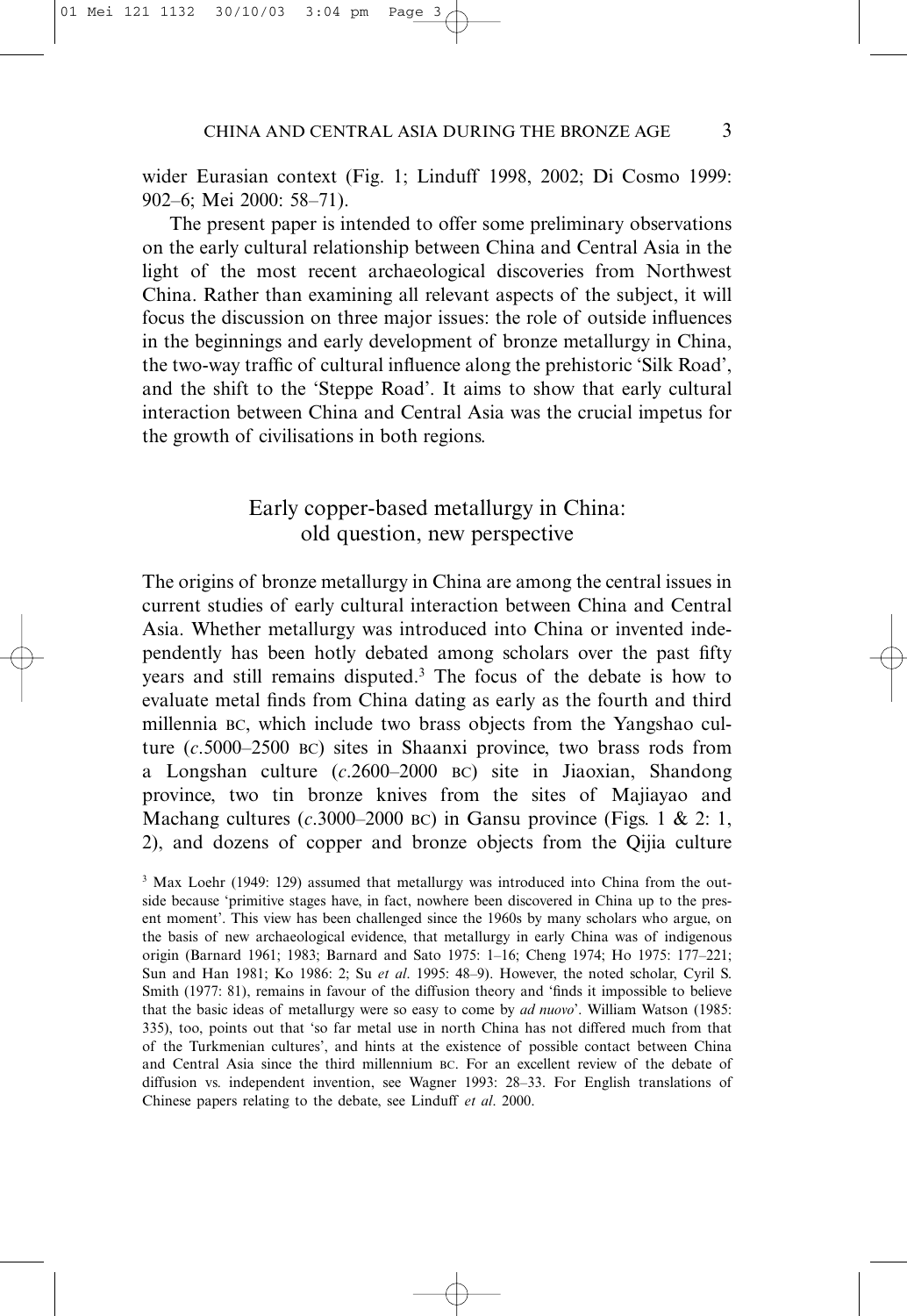

**Figure 2.** Early copper and bronze artefacts found in Gansu and Qinghai: 1. knife from the Linjia site of the Majiayao culture; 2. knife from the Jiangjiaping site of the Machang culture; 3–19. artefacts of the Qijia culture (1, 2. drawings after photos in Sun and Han 1997: 76, figures 1, 3; 3–19. after Debaine-Francfort 1995: 86, figure 49; 104, figure 61; 119, figure 71).

(*c*.2200–1800 BC) site in Gansu and Qinghai provinces (Fig. 2: 3–19).4 While those who favour the idea of independent invention take these finds as signs of primitive stages of Chinese metallurgy (Sun and Han 1997), others either cast serious doubt on the early brass pieces (An 1981, 1993) or see the early metals from Gansu as an indication of contact with the west (Watson 1985: 335).<sup>5</sup>

<sup>4</sup> For detailed information about the early metal finds in China and their cultural contexts, see An 1993: 1110–13.

<sup>&</sup>lt;sup>5</sup> As Muhly (1988: 16) puts it,  $\cdot$ ... the beginnings of metallurgy in China have now been shown to be not so much different from what can be seen elsewhere throughout the ancient world. This neither proves nor disproves the independent invention of metallurgy in east Asia, but it does move the argument into a more comprehensible frame of reference and should eliminate once and for all the argument that Chinese metallurgical technology developed in ways totally different (and thus apart from) anything known in the West.'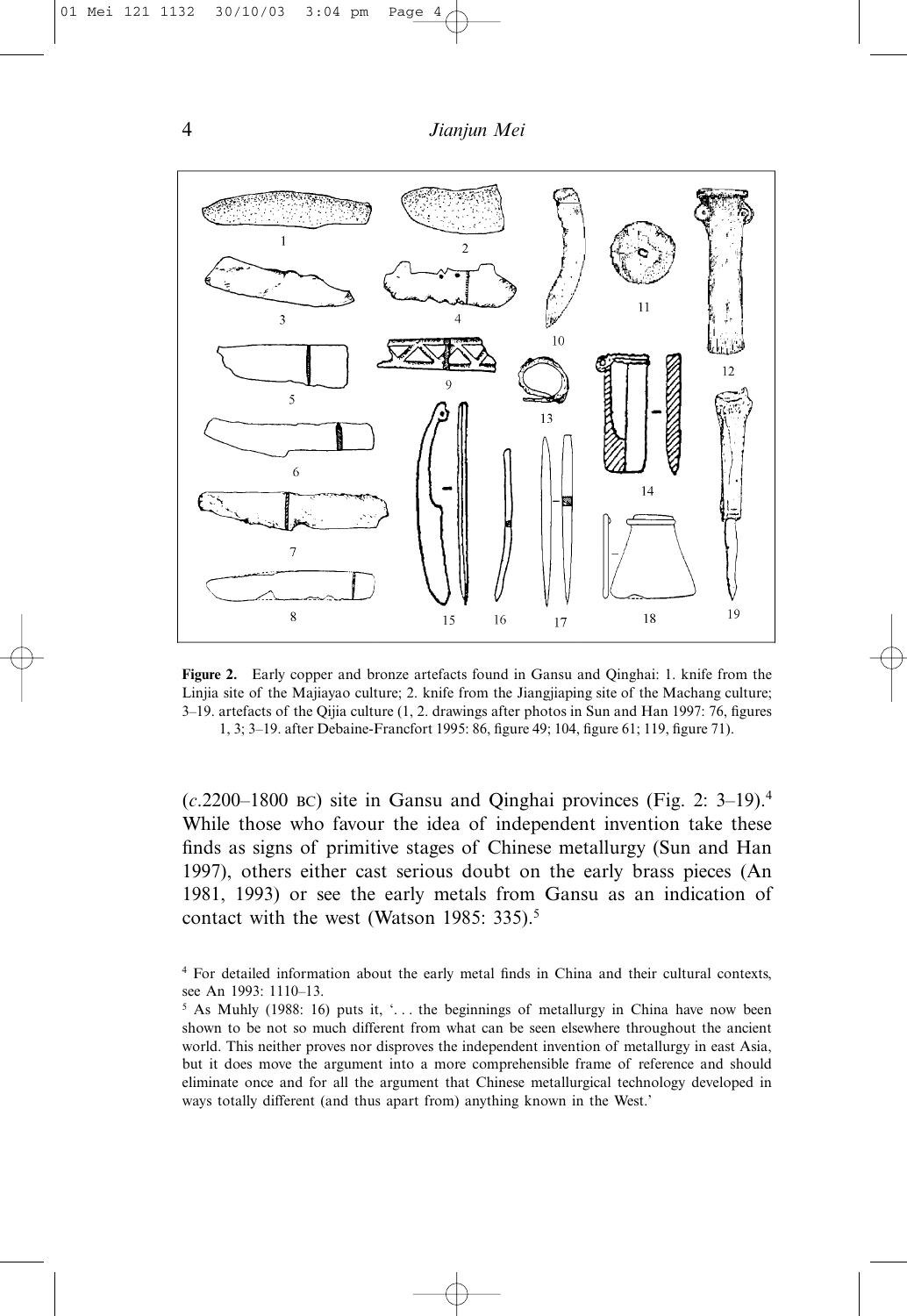Indeed, for a better understanding of the early metals recovered within the present borders of China, it is helpful to separate the early Gansu finds from those found in the Central Plains of China. This is not just because the number of the early Gansu metals is large but also because their geographical location is significant. In light of the most recent archaeological evidence from Xinjiang, west of Gansu, it has become quite clear that Northwest China (which includes Gansu, Qinghai, and Xinjiang provinces, see Fig. 1) should be considered as a distinct region in terms of early copper-based metallurgy. This does not suggest that the early metallurgy in the Central Plains of China has nothing to do with the developments in Northwest China. On the contrary, my intention is to approach the beginnings and early development of metallurgy in China from a new perspective, that is to seek a better understanding of regional developments as well as their interrelations. I do not claim that this approach will immediately determine how the centres of metallurgy developed in central China, but I suggest this is a practical and constructive way to move towards a fuller understanding of this issue.

Now, let us turn to the north-western region of China and see what fresh ideas such a perspective may provide. In comparison with the situation in the mid-1980s, there are at least three major advances that have dramatically influenced our understanding of early metallurgy in Northwest China. Firstly, numerous early metal finds have been made in Gansu and Qinghai provinces, dating to the late third and early second millennia BC. Secondly, a significant number of arsenical copper objects have been identified scientifically among the early Gansu metals. Thirdly, a large number of tin bronze and arsenical copper objects dating to the first half of the second millennium BC have been discovered in eastern Xinjiang. The early Xinjiang metals are worthy of special attention because they provide the first concrete evidence for a connection between the early metals from Gansu and Qinghai and those from sites further west.

## *New finds of early metals from Gansu and Qinghai*

The new finds of early metals that have come to light in Gansu and Qinghai provinces since the mid-1980s are as follows:6

<sup>6</sup> For a general account of Neolithic and Bronze Age cultures in Gansu and Qinghai provinces, such as Machang, Qijia, and Siba, see Chang 1986: 138–50; 280–5; An 1992.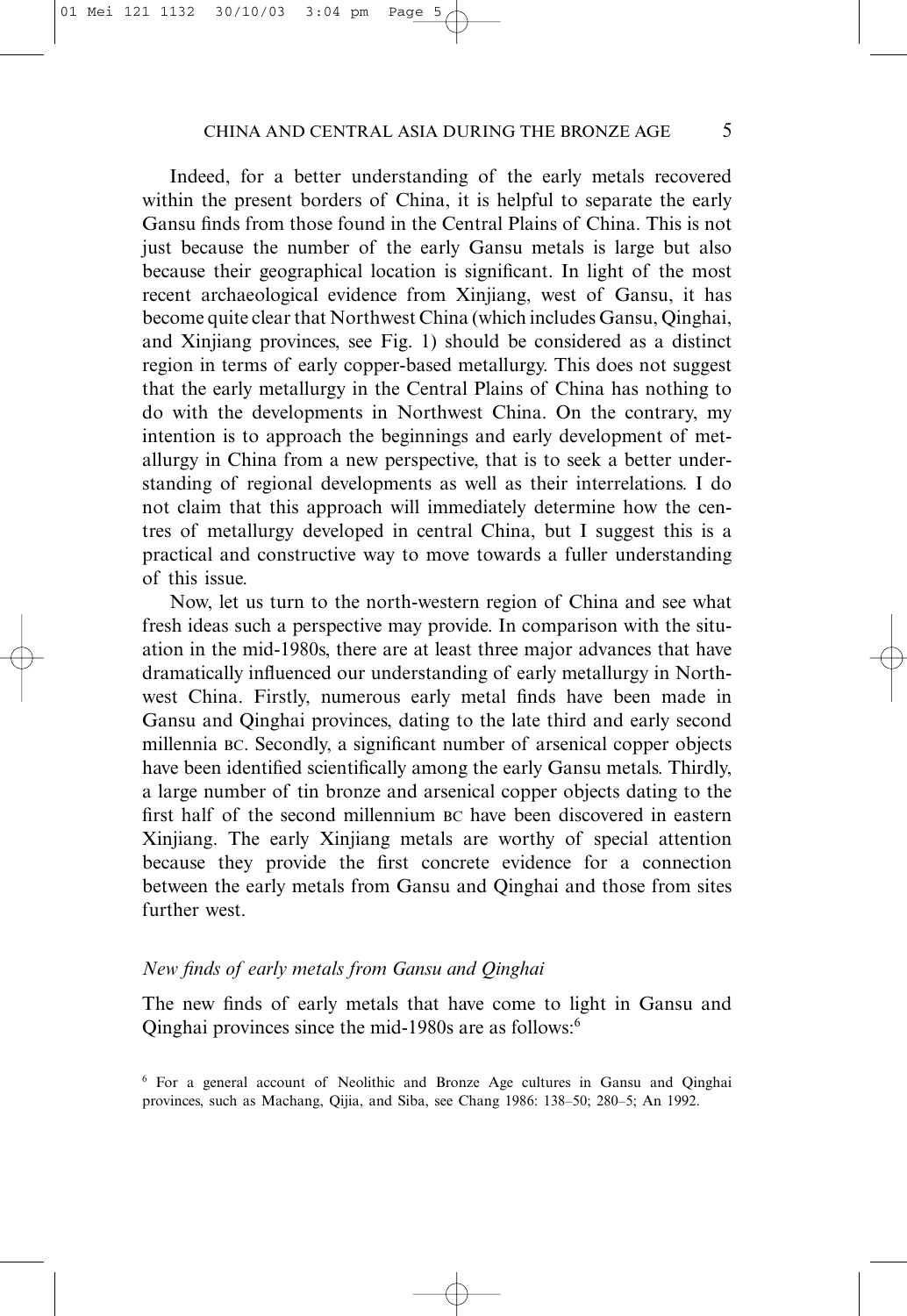## 6 *Jianjun Mei*

- (*a*) an awl and a fragment, both belonging to the Machang culture (*c*.2300–2000 BC), were recovered respectively at the sites of Zhaobitan and Gaomuxudi in Jiuquan, western Gansu in 1987 (Li and Shui 1988);
- (*b*) four pieces of ornament were unearthed at the Zongri site of the Zongri culture (*c*.2500–2000 BC) in Tongde county, Qinghai (Fig. 3: 1–3; OCR 1998: 14);
- (*c*) four knives (two with bone handles) and two awls with bone handles were found at the Zongzhai burial site of the Qijia culture (*c*.2200–1800 BC) in Huzhu, Qinghai (Fig. 2: 19; QTC 1986: 314);
- (*d*) a spearhead of extremely unusual form and size (61 centimetres in length) was recovered at the Shenna site of the Qijia culture in Xining, Qinghai (Fig. 4: 1; EC 1997: no. 38);
- (*e*) six hemispherical objects (2 centimetres in diameter), five rings (about 6 centimetres in diameter) and a knife fragment were found at the Xinzhuangping site of the Qijia culture in Jishishan county, Gansu (Fig. 3: 4–6; Jia 1996: 51);



**Figure 3.** Copper and bronze ornaments found in Qinghai and Gansu: 1–3. rings from the Zongri site of the Zongri culture in Qinghai; 4–6. rings and a button from Xinzhuangping site of the Qijia culture in Gansu (1–3. after OCR 1998: 14, figure 35; 4–6. after Jia 1996: 51, figure 6).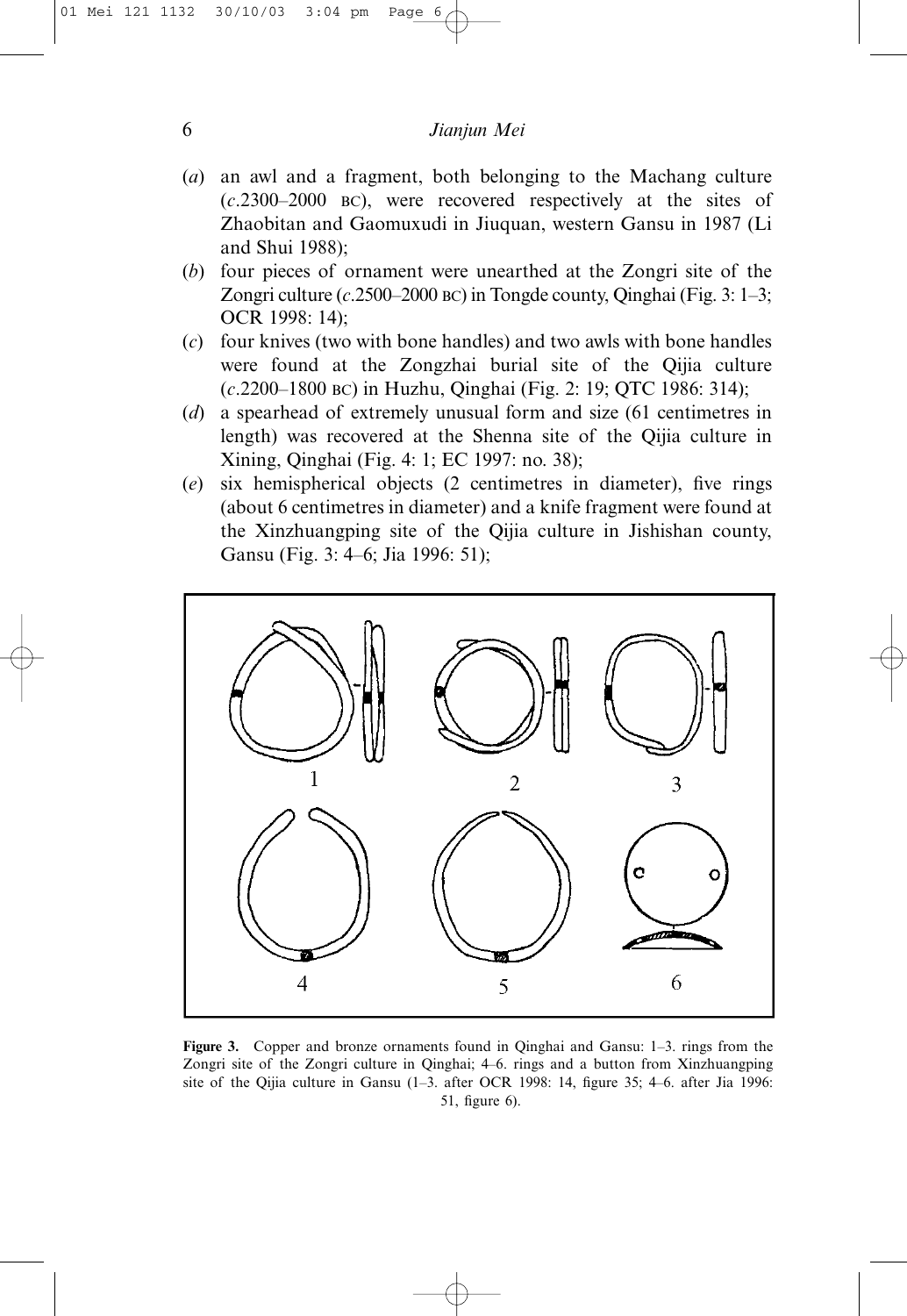

**Figure 4.** Copper and bronze spearheads found in China, Altai, and Siberia: 1. from Xining, Qinghai; 2. from Shaanxi; 3. from Shanxi; 4–7. from Rostovka, southern Siberia; 8. from Charysh, Altai (1, 2, 4–8. after Takahama 2000: 122, figure 3; 3. drawing after a photo in Zhang and Li 1999: 18).

- (*f*) a socketed axe and a back-curved knife were recovered at the Xinglin site of the Qijia culture in Minxian, Gansu (Fig. 2: 14, 15; Yang 1985: 979);
- (*g*) more than seventy metal objects were unearthed at the sites of Donghuishan and Xihuishan in Minle, Ganguya in Jiuquan, Yingwoshu in Anxi, all being located along the Hexi Corridor in Gansu and belonging to the Siba culture (*c*.1950–1550 BC) (Fig. 5; GPI 1998: 139; Li and Shui 2000: 36).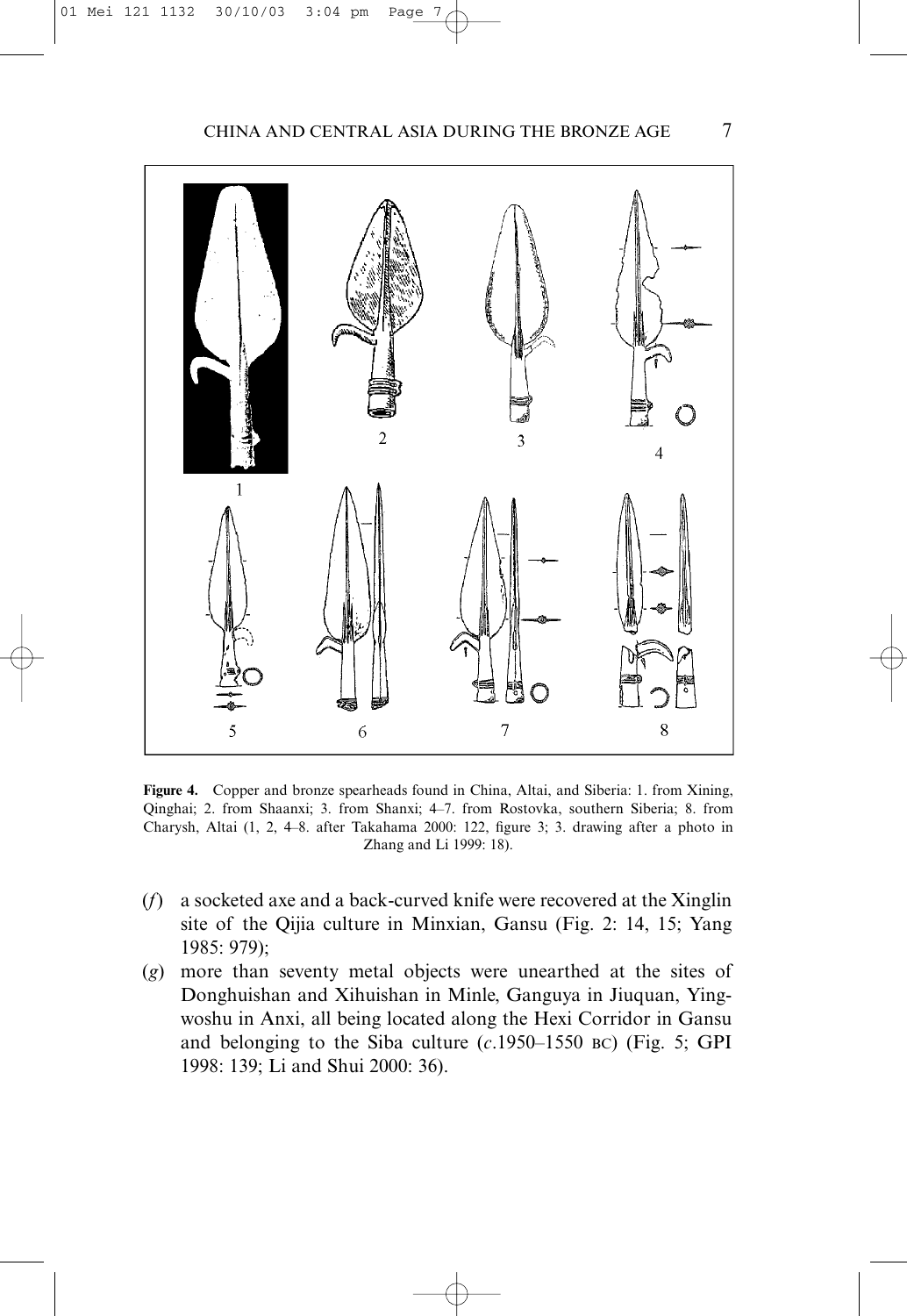

**Figure 5.** Copper and bronze artefacts of the Siba culture found in Gansu: 1–5. arrowheads; 6. ring; 7–8. buttons; 9–14. earrings and rings; 15–19. ornaments; 20–9. knives; 30–1. socketed axes; 32–3. awls; 34. macehead (after Bai 2002: 29, figure 3).

These new finds have made a great impact on our understanding of the development of early metallurgy in the Gansu-Qinghai region. The two Machang metal objects found in Jiuquan provide further evidence, together with the previously known Machang knife recovered at Jiangjiaping, Yongdeng county (Fig. 2: 2), to confirm the use of metals in Gansu during the late third millennium BC. The geographical location of this find is also significant because it suggests that the Machang culture may have extended westwards along the Hexi Corridor (Li 2001: 132). In light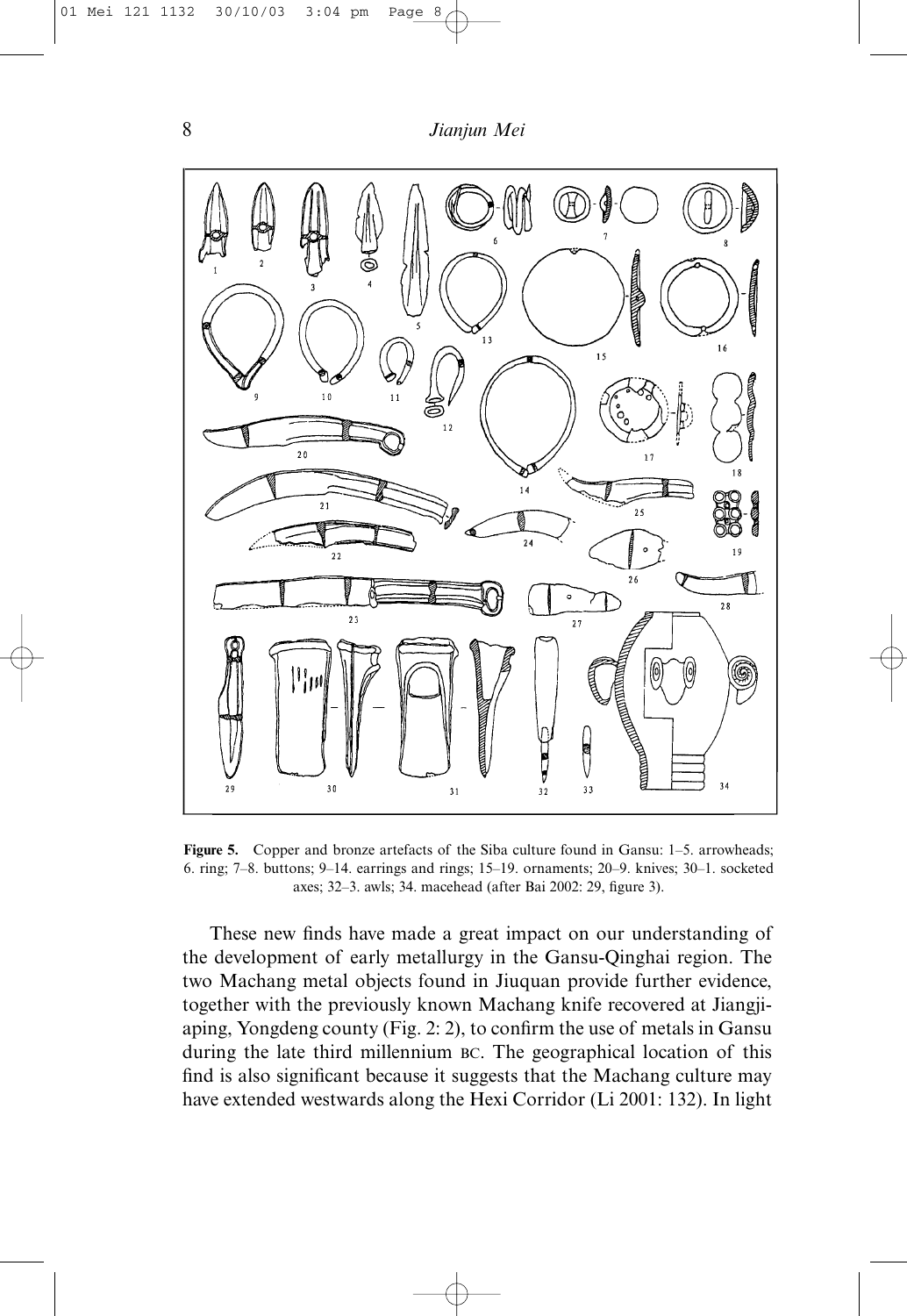of the recent archaeological discoveries in Xinjiang, this evidence has important implications for possible links between western Gansu and eastern Xinjiang during the second half of the third millennium BC, enabling us to suggest that there may have been contact between the Machang culture and the Afanasievo culture from southern Siberia (Mei 2000: 62).

The increasing evidence for the use of copper and copper alloys within the Qijia context further demonstrates the crucial position of the Qijia culture in the early development of metallurgy in Northwest China. Together with previously reported metal finds, we now have had more than seventy metal objects excavated or recovered at various Qijia sites (Sun and Han 1981: 287–8; Debaine-Francfort 1995: 320–1; Mei 2000: 62). These objects show a wide range of types, including knives, awls, rings, axes, mirrors, plaques, and a spearhead. The possible link of the Qijia metals with the west has recently come to be discussed seriously. An (1993: 1117) speculates that the 'sudden' appearance of metal objects within the Qijia context probably resulted from cultural influence from the west through the prehistoric Silk Road. Debaine-Francfort (1995: 324–6) notices that some Qijia implement types, such as the socketed axes and the back-curved knife, generally parallel those from the Eurasian steppe culture. Fitzgerald-Huber (1995: 43–52, 1997: 265–7) has conducted a detailed investigation of the issue. In her opinion, a variety of Qijia metal objects, notably the socketed axe and the handled knife with curved back from Xinglin (Fig. 2: 14, 15), the knife handle from Huangniangniangtai (Fig. 2: 9), as well as the small mirror and the socketed axe from Qijiaping (Fig. 2: 11, 12), suggest an exogenous origin, having their closest correlation in the Seima-Turbino complex in Siberia.7 The Zongzhai awl and knife blade, each inserted into bone handles (Fig. 2: 19), exhibit a method of hafting which has parallels in the Okunev culture in southern Siberia.<sup>8</sup> She also considers such aspects of the Qijia culture as the wide range of domesticated animals, the use of stone circles as burial markers, and the practice of suttee as indicative of contact with northern nomadic cultures.

<sup>7</sup> The Seima-Turbino complex or transcultural phenomenon has been used to describe a large number of early bronze remains widely distributed across northern Eurasia. For a detailed discussion of the phenomenon, see Chernykh 1992: 215–34. Also cf. Gimbutas 1956; Parzinger 2000. <sup>8</sup> The Okunev culture is a Bronze Age culture found in the Minusinsk basin on the Middle

Yenisei river, being considered later than the Afanasevo culture and earlier than the Andronovo culture of southern Siberia. For a general account of these cultures, see Chernykh 1992: 182–5; 210–15.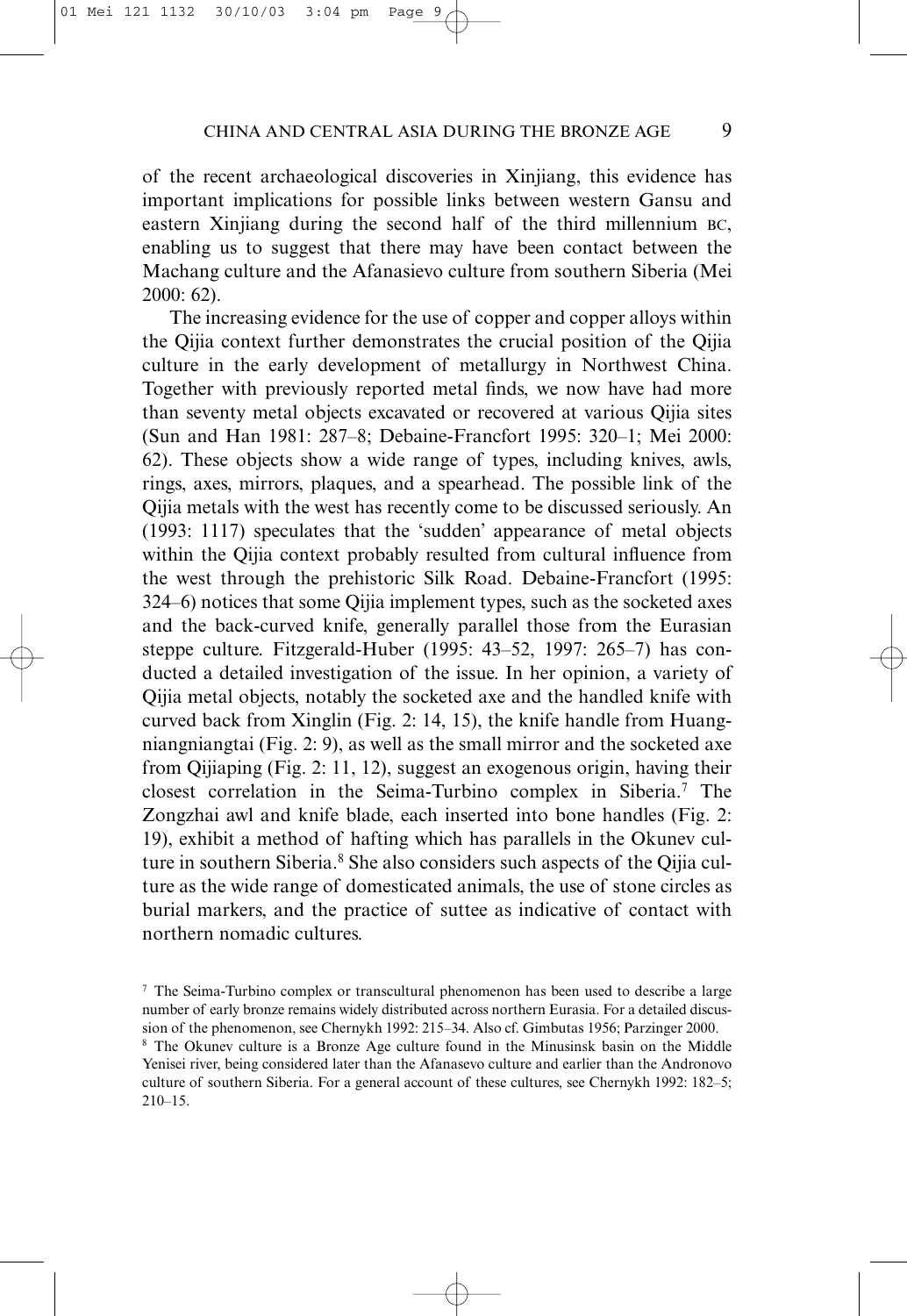Fitzgerald-Huber's argument for contact between Qijia and Seima-Turbino seems to be supported further by the find of the socketed spearhead at Shenna in Xining, Qinghai (Fig. 4: 1). The size of this spearhead is unusually large, being 61 centimetres in length. Its form is characterised by a downward hook and a small loop on either side of the socket respectively. It is of great interest that this unusual type of spearhead was found also in Altai and Siberia, such as one piece from Charysh (Fig. 4: 8) and four pieces from the Rostovka burial site near Omsk in the Middle Irtysh river (Fig. 4: 4–7; Chernykh and Kuzminykh 1989: 67–70). By comparison with the Shenna spearhead, the Charysh and Rostovka pieces are all smaller (less than 40 centimetres in length), with a narrow body and a sharp point. Another notable difference from the Shenna piece is that their hook and loop are placed on the same side of the socket. The Rostovka cemetery is one of the most important sites of the Seima-Turbino culture, which has generally been dated to the middle of the second millennium BC (Chernykh 1992: 215–33). The spearheads from Rostovka and Charysh are comparable in form and size to those from other Seima-Turbino sites, though other spearheads do not have a downward hook. The large number of spearheads from the Seima-Turbino context indicates that they are one of the characteristic types of the Seima-Turbino culture (Chernykh and Kuzminykh 1989: 63–90). The appearance of this type of spearhead at Shenna in Qinghai is unexpected and indeed surprising. Even more curious are its unusually large size and its blunt end, which suggest that it would probably be used as a ritual object rather than a functional one. As Takahama (2000: 114) has pointed out, the manufacturing of the Shenna spearhead most likely imitated a Rostovka prototype.

It is worth noting that spearheads of a form similar to that of the Shenna piece have also been recovered in northern China. Two examples have so far come to our attention. One is in the collection of the Shaanxi Historical Museum, and was reported by S. V. Kiselev (1960: 261), who visited the Museum during the late 1950s.<sup>9</sup> This spearhead is 35 centimetres long, similar to those from Rostovka but shorter than the Shenna piece (Fig. 4: 2).10 The other one is in the collection of the Shaanxi Provincial

<sup>9</sup> Takahama (2000: 113–14) is the first scholar to draw attention to the Shaanxi spearhead in Kiselev's publication. He has also undertaken the first comprehensive comparison between the Shenna spearhead and those from Siberia and Altai.

<sup>&</sup>lt;sup>10</sup> I am grateful to Professor Zhang Tian'en of the Shaanxi Provincial Institute of Archaeology for helping with my inquiry about the spearhead in question to the Shaanxi Historical Museum (SHM). He has confirmed to me that the spearhead is a stray find and entered into the collection of the Shaanxi Provincial Museum in 1952. It is held now in the collection of the SHM (personal communication, 20 July 2002).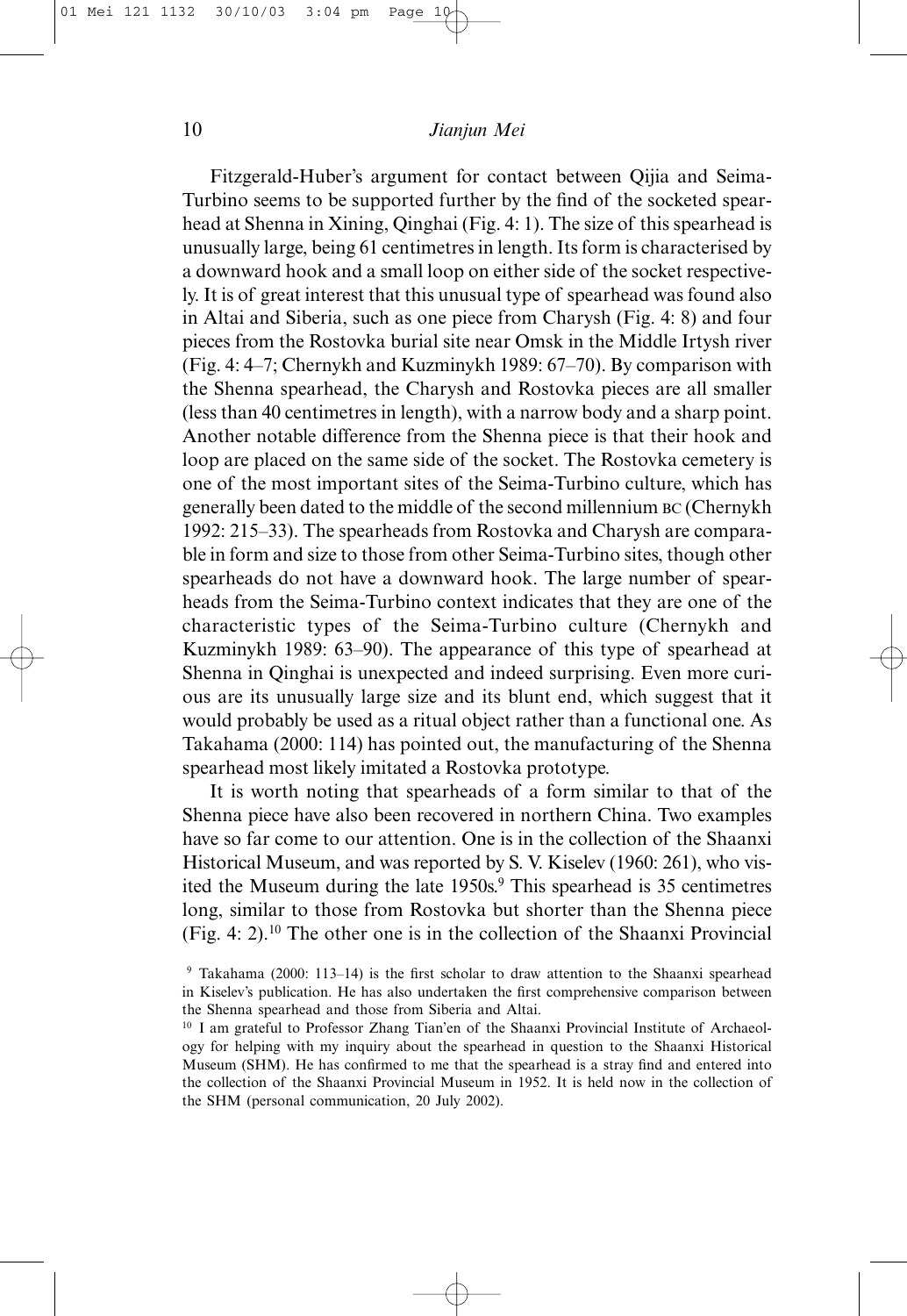Museum and is also a stray find. It is 34.6 centimetres long and 10 centimetres wide, very close in size to the Shaanxi and Rostovka pieces, though a part of its hook is broken and missing (Fig. 4: 3; Zhang and Li 1999: 18, 119). While the body of the Shanxi spearhead seems to be closer to the Shenna and Shaanxi pieces, the position of its hook and loop, however, is different. Like the Rostovka spearheads, they are placed on the same side of the socket rather than on either side of it. The full implications of these typological features need further research. Although the archaeological contexts of the Shaanxi and Shanxi spearheads are lacking, their appearance in northern China may still be important for an understanding of possible contact with the steppes during the mid-second millennium BC or even earlier.

Their chronological discrepancy is a problem for arguments about contacts between Qijia and Seima-Turbino. The Qijia culture is radiocarbon dated to about 2000 BC (Zhang 1987: 158), while the generally accepted date for the Seima-Turbino culture is around the middle of the second millennium BC, although some Russian scholars are in favour of an earlier or later date (Chernykh 1992: 217). Fitzgerald-Huber (1995: 49–50) is inclined to place the Seima-Turbino a few centuries earlier on the basis of the new calibrated carbon-14 dates for a Sintashta-Petrovka burial, which fall within the range of 2135–1904 BC. However, it has to be admitted that the cultural context of the Seima-Turbino, as well as its relationship with the Sintashta-Petrovka culture, is still far from clear.<sup>11</sup> Further research is needed to clarify the chronological position of the Seima-Turbino culture.

On the other hand, there are certain signs indicating that some of the Qijia remains may be dated later than previously thought. The close resemblance in typology and decoration between the Qijia mirror from Gamatai, Qinghai, and those from the Fuhao tomb of the Shang dynasty in Anyang, Henan (Fig. 6) has led to speculation that the lower date for the Qijia culture may extend to 1600 BC or even later (An 1993: 1113). Considering the close links between Qijia and Siba, which has been dated to 1950–1550 BC, it would seem reasonable and comfortable to place at least the later part of Qijia culture within the range of 2000–1700 BC. This new chronological view on Qijia would support arguments for the Qijia's links with the Seima-Turbino culture, as well as other steppe cultures.

<sup>&</sup>lt;sup>11</sup> For an account of the Sintashta-Petrovka culture and its relationship with the Seima-Turbino phenomenon, see Chernykh (1992: 227–33).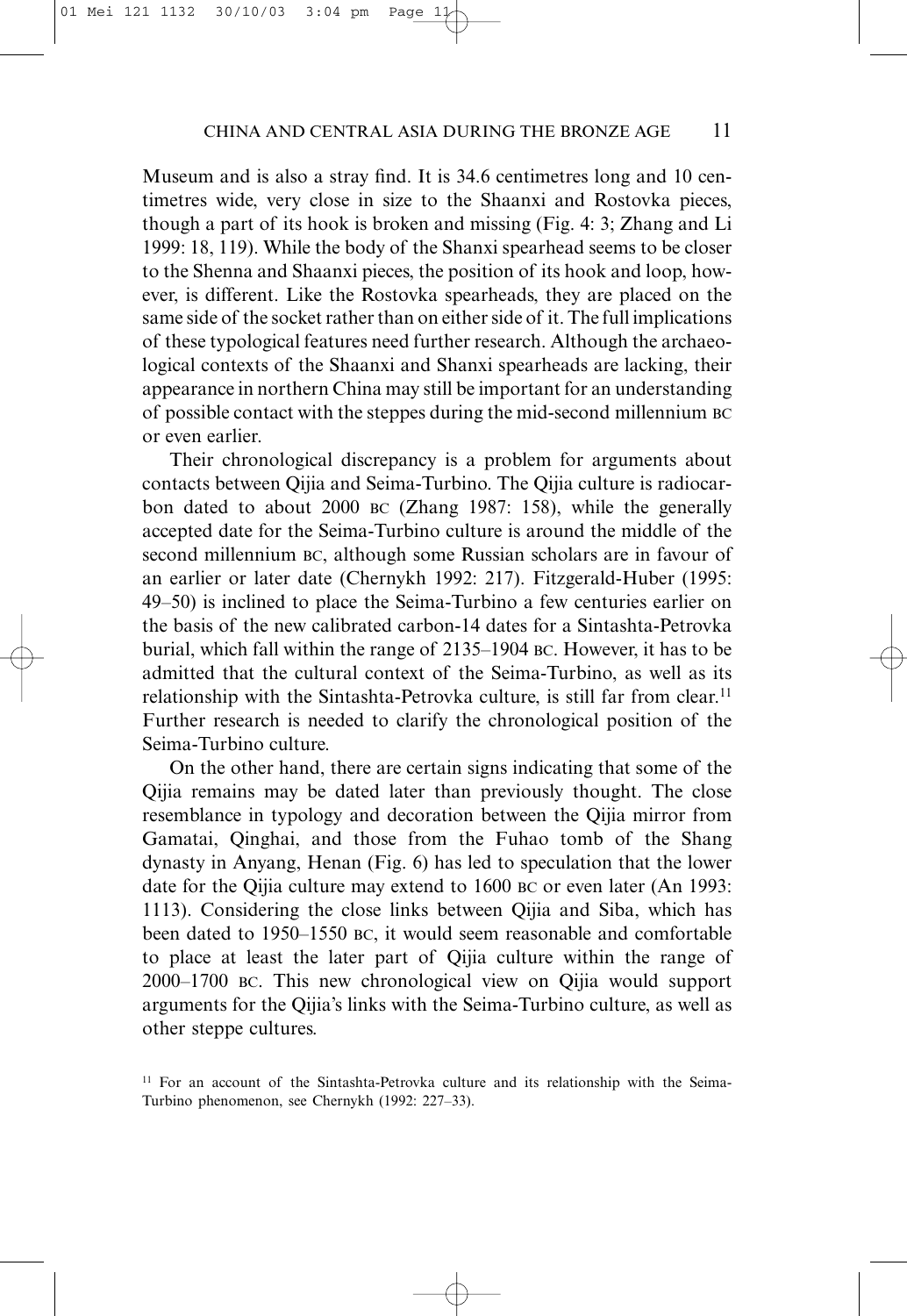When compared with the cases of the Machang and Qijia finds, the new finds of the Siba culture have an even stronger impact on our understanding of early metallurgy in the Gansu region. Our knowledge of the Siba culture remained rather poor until fairly recently. Previously, it was dated to the mid-second millennium BC and was thought to be contemporary with the latter part of the Qijia culture (An 1992: 323). With information about new sites, such as Ganguya in Jiuquan, Donghuishan in Minle, and Yingwoshu in Anxi now available, it has come to be recognised that the Siba culture can be dated to the early second millennium BC, thus to a large extent overlapping with the Qijia culture (Li 1993: 103). There is some evidence showing that the Machang culture is the major predecessor of the Siba culture, and influence from Qijia can also be noted (GPI 1998: 134–6). As the Siba sites found so far are mostly distributed along the western part of the Hexi Corridor (Fig. 1), it appears that Siba may have played a vital role in linking Qijia with the cultures to the west.

The importance of the Siba culture is clearly demonstrated by the finds of more than 270 copper and bronze objects, among which over 200 were unearthed from the Huoshaogou cemetery in Yumen, forty-eight from Ganguya, sixteen from Donghuishan and seven from Yingwoshu. These objects exhibit a wide range of types, such as knives, axes, awls, bracelets, plaques, earrings, buttons, tubes, mirrors, arrowheads, spearheads, and a macehead (Fig. 5; Li and Shui 2000: 36–7). Many Siba objects, such as ring-pommelled knives with curved backs, socketed axes, awls with bone handles, earrings with flared or trumpet-shaped ends, and



**Figure 6.** Early bronze mirrors found in China: 1. from the Gamatai site of the Qijia culture in Qinghai; 2. mirrors of the Shang dynasty from Anyang, Henan (after Debaine-Francfort 1995: 323, figure 136).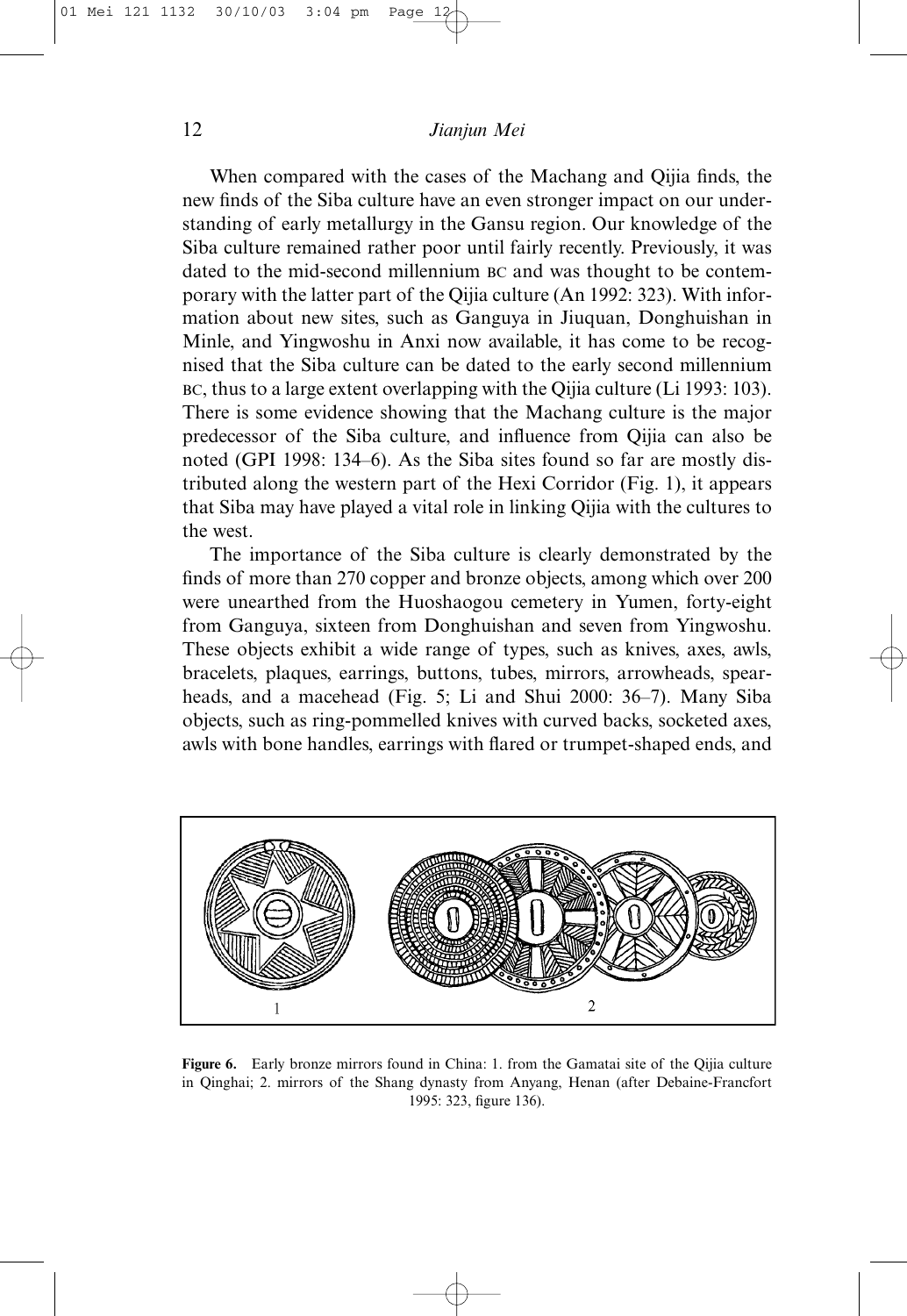button-shaped ornaments, exhibit strong typological and stylistic connections with the northern Eurasian steppe (Li 1993: 105). The axes with an open socket (Fig. 5: 30–1) are of special interest since they parallel those recovered in Xinjiang and eastern Kazakhstan and associated with the Andronovo context (Mei 2000: 14, 27). The earrings with trumpetshaped or flared ends (Fig. 5: 9–13) are also very interesting finds, because earrings of similar form and date have been found not only in Altai, western Siberia, and western Central Asia, mostly from the Andronovo context, but also in northern China, from the Lower Xiajiadian context (Bunker 1998: 611; Takahama 2000: 111–13). The macehead with four projecting ram-heads (Fig. 5: 34) is the most unusual object among the Siba metals, which Bunker (1998: 609–10) considers comparable to Central Asian and ancient Near Eastern designs. Additional evidence for contacts with distant cultures on the Eurasian steppe is provided by such finds as gold and silver nose-rings, and a large number of horse bones (Bunker 1998: 608–9; Fitzgerald-Huber 1997: 268). Collectively, the metal finds from various Siba sites seem to have provided us with long-sought missing links that could connect the Hexi Corridor with both the east and the west during the early Bronze Age.

#### *New finds from scientific examination of the Qijia and Siba metals*

Metallurgical examination plays a central role in understanding the development of early metallurgy in Northwest China. Sun and Han (1981) published the first scientific study of early metals from Gansu and Qinghai, which identified the earliest knife of the Majiayao culture (*c*.2800 BC) found at Linjia, Dongxiang, as tin bronze (Fig. 2: 1). Another early knife of the Machang culture (*c*.2300 BC) from Jiangjiaping, Yongdeng (Fig. 2: 2), has also been shown to be made of tin bronze. Examinations of a number of Qijia and Siba objects reveal that they are made of either pure copper or bronzes of different types (including tin bronze and leaded tin bronze). These results have been cited as scientific evidence for the indigenous development of early metallurgy in China, because arsenical copper is missing from these early Chinese metals (Ko 1986: 2). Thus the composition of metal objects of Qijia and Siba seemed to be sharply different from early metallurgy further west in Central Asia and western Eurasia, where the use of arsenical copper is prevalent.<sup>12</sup> Some scholars suggest

 $12$  Arsenical copper is the first copper alloy that was produced and used in the history of metallurgy. The earliest arsenical copper appeared in Western Asia in the early fourth millennium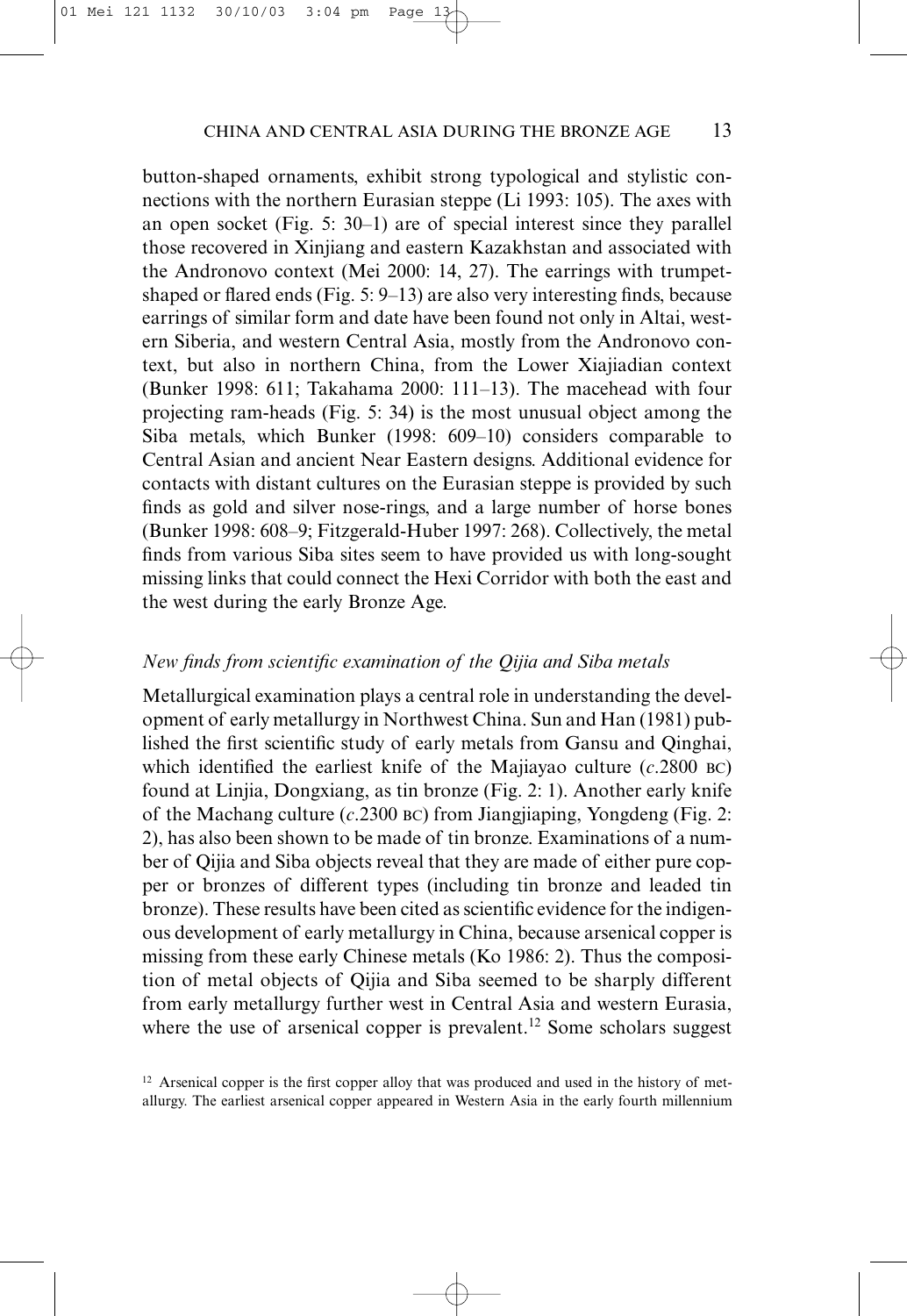that the Qijia culture may have undergone a progressive evolution from the use of copper to bronze, because the analyses show that the metals from the earlier Qijia sites are copper, while those from the later sites are bronze (Zhang 1987: 174; Sun and Han 1997: 83). Now these views face a serious challenge as new analytical data has come to light.

The most noteworthy scientific discovery has been the identification of a significant number of arsenical copper objects among both Siba and Qijia metals, which has led to a fundamental change of our understanding of the early metallurgy in the region. Arsenical copper was first identified among the Siba metals. Examining fifteen objects from Donghuishan, Minle has shown that twelve of them are made of arsenical copper with arsenic at the level of 2–6 per cent, the other three are tin bronze or leaded tin bronze containing arsenic. Among the forty-six objects from Ganguya, Jiuquan, ten have been identified as arsenical copper and another five are tin bronze containing arsenic (Sun and Han 1997: 78–82; Sun 1998: 192). These results clearly indicate that the use of arsenical copper in the Siba context is beyond doubt.

The analytical evidence for the early use of arsenical copper continues to increase. The earlier qualitative examinations of sixty-five metal objects from the Huoshaogou cemetery show that they are made of copper, tin bronze, lead bronze or leaded tin bronze, but not arsenical copper. However, recent analysis of thirty-seven metal samples from the Huoshaogou site has revealed that the arsenic concentrations of thirteen samples are over 2 per cent, indicating that arsenical copper was also employed at Huoshaogou (Qian *et al*. 2000: 48). Moreover, some indications have appeared that the Qijia people may have employed arsenical copper too. A number of metal objects have recently been obtained at the Qijiaping site in Guanghe county and are believed to be associated with a Qijia context. Among them, eight objects (including three knives, one mirror, one bracelet, two buttons and one awl) have so far been subjected to analysis. Results show that the bracelet and the two buttons are made of arsenical copper, while two of the knives contain some arsenic (Ma et al. 2001: 111-12).<sup>13</sup> These new analytical data are

BC, and it was then widely used (Muhly 1988: 10). By the third millennium BC the use of arsenical copper became predominant in the Caucasus and Central Asia (Jettmar 1971: 7; Masson and Kiiatkina 1981; Terekhova 1981: 319; Ravich and Ryndina 1995).

<sup>&</sup>lt;sup>13</sup> The results of identifying arsenical copper among the assumed Qijia metal objects have also been reported by Qian *et al*. (2002: 236).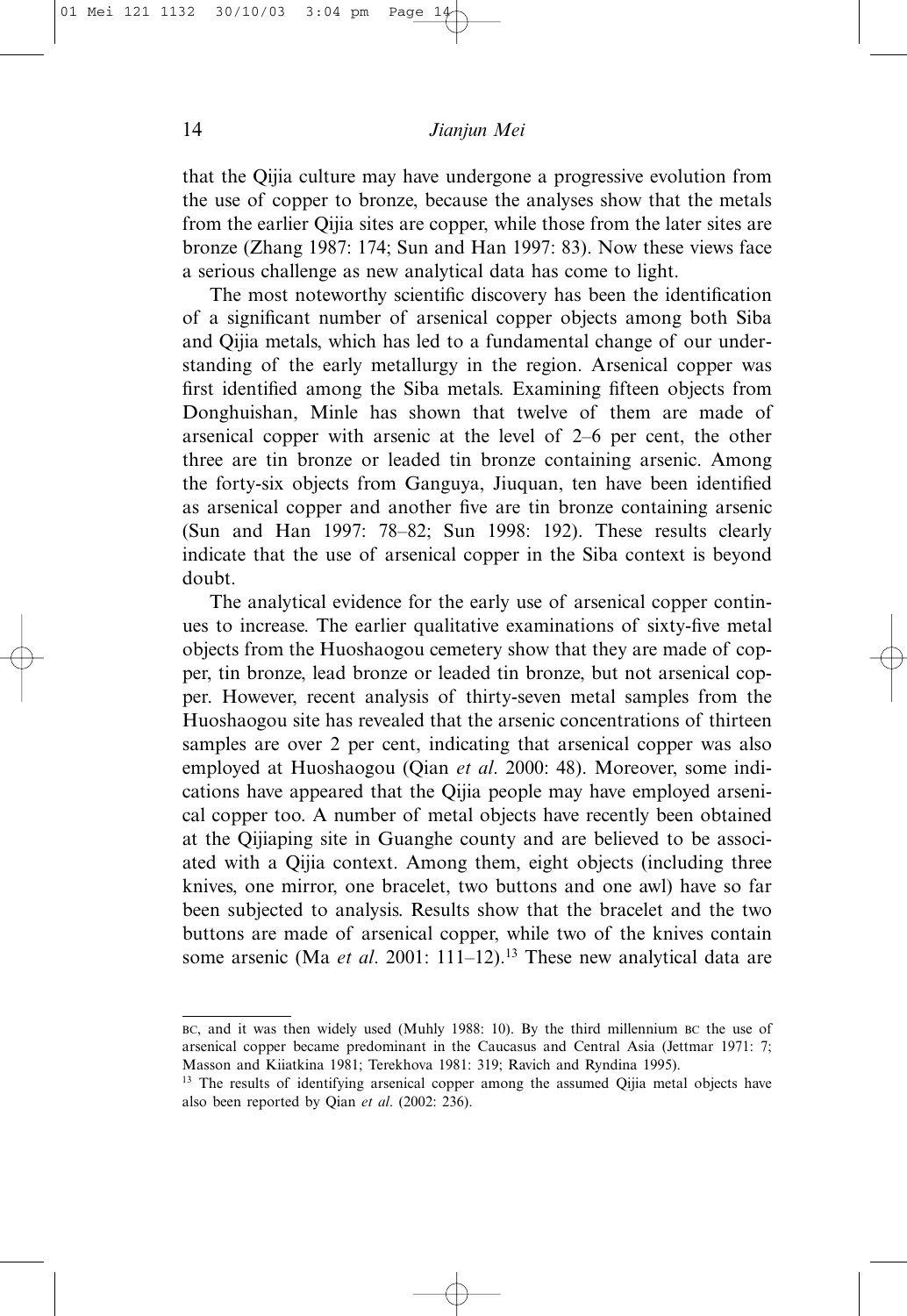by no means conclusive because they are based on stray finds rather than excavated pieces, but they are suggestive. In view of the close links between Qijia and Siba, it can be expected that more decisive analytical evidence will eventually appear to confirm the use of arsenical copper in the Qijia context.

Even more surprising is that the early use of arsenical copper is not limited to the Hexi Corridor in Gansu, but has also been found in Xinjiang as well as the Central Plains of China. What relationships can there be between these separate finds of early arsenical copper? What does the appearance and early use of arsenical copper mean to our understanding of early metallurgy in China? To answer these questions, it is necessary to examine the new archaeological discoveries in Xinjiang within a wider Eurasian context.

#### *New archaeological and scientific discoveries from eastern Xinjiang*

The pivotal geographical position of Xinjiang (Fig. 1) in linking early China with the west was appreciated long ago by many scholars. Loehr (1956: 83), for example, once stated that 'one of the reasons why possible relations between China and Turkestan-Iran-Luristan cannot be traced satisfactorily is that information on the intermediate regions of Mongolia, Dzungaria,14 Kazakhstan, and Russian Turkestan is scanty.' In the early 1980s, Jettmar (1981: 155) expressed his belief in a straightforward way: 'Excavation of prehistoric sites in the Tarim Basin would be most promising. The material should be studied by specialists in Bronze Age civilization in other parts of Central Asia. Routes to the Far East must have crossed this region.' However, the prehistory of Xinjiang remained very obscure until quite recently. It is only from the mid-1980s that the archaeological excavations started to reveal considerable evidence for the existence of diverse Bronze Age and Iron Age cultures throughout Xinjiang (Debaine-Francfort 1988, 1989; Shui 1993; Chen and Hiebert 1995; Lü *et al*. 2001). The Bronze Age discoveries from eastern Xinjiang are highly relevant to our discussion of early metallurgy in Northwest China, as well as its possible connections with the west.

So far the major Bronze Age sites found in eastern Xinjiang include the cemeteries at Tianshanbeilu, Wupu, and Nanwan. Based on comparisons with the neighbouring Bronze Age cultures in Gansu as well as a

<sup>&</sup>lt;sup>14</sup> The Dzungarian basin is located in the northern part of Xinjiang, see Fig. 1.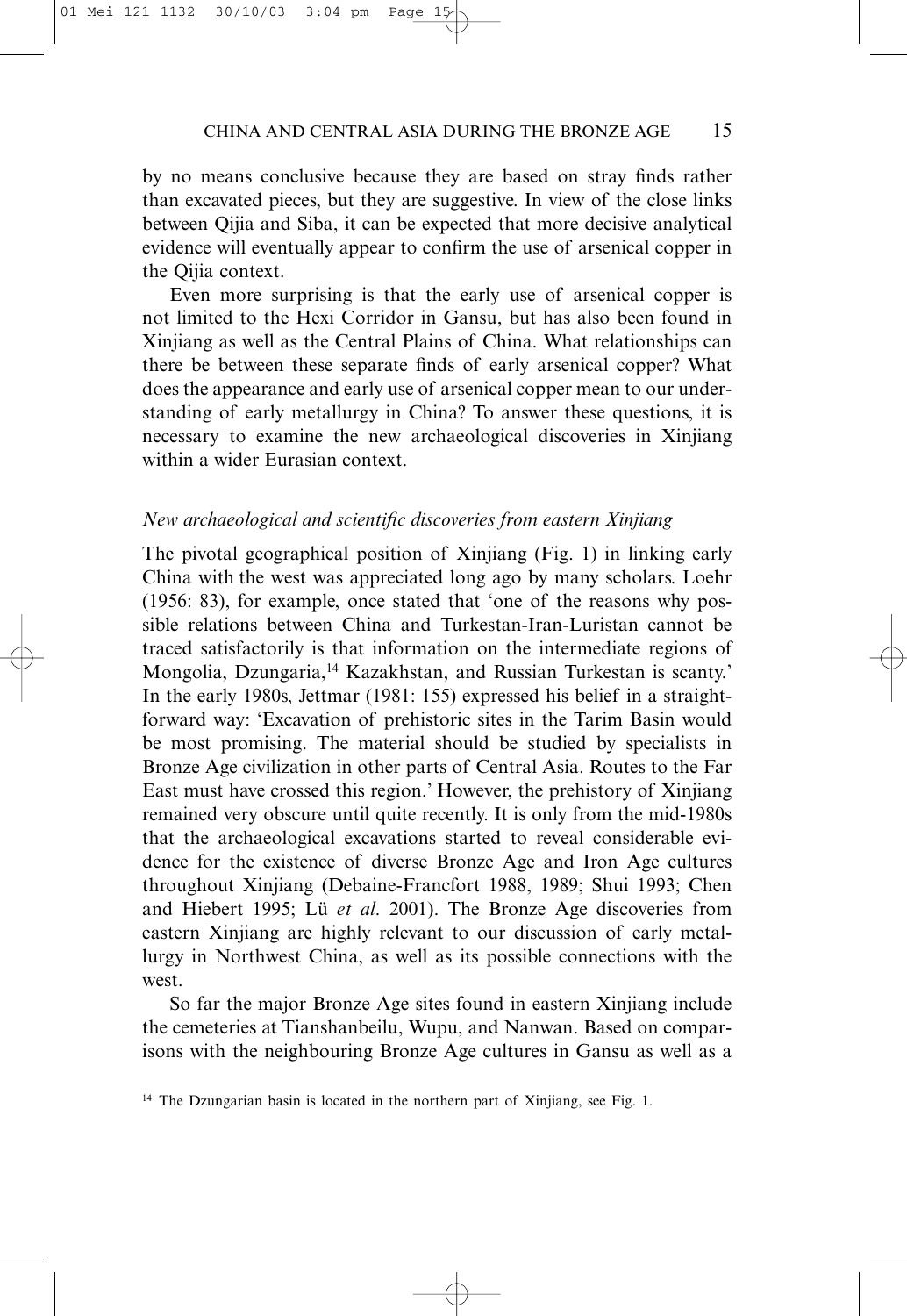number of carbon-14 measurements, they can be dated roughly to the second millennium BC. Among these sites, Tianshanbeilu is the largest and earliest, dating to the mid-second millennium BC, with some finds extending back to the beginning of the second millennium BC. Located in Hami city (Fig. 1), the Tianshanbeilu cemetery consists of more than 700 graves with two kinds of burial chamber, shaft pits and mud-brick shaft pits. The dead were buried lying on their sides in a flexed position. A large number of funerary goods have been found, including pottery vessels (plain and painted), as well as artefacts of bronze, gold, silver, bone, and stone. The pottery vessels are mostly jars, cups, pots, and bowls. The bronze objects consist mainly of small implements and ornaments, such as knives, awls, axes, tubes, earrings, bracelets, mirrors, beads, buckles, and plaques. A few bronze weapons, such as daggers and arrowheads have also been discovered (Figs. 7; 8). The gold earrings and silver hairpins found are the earliest gold and silver objects known so far in Xinjiang (Yue *et al*. 1999: 110–12; Lü *et al*. 2001: 179–84).

The connections between the Tianshanbeilu finds and those from the Siba and Qijia sites are best demonstrated by the funerary objects of painted pottery and metal. Some painted pottery vessels from Tianshanbeilu are comparable in form and decoration to those Siba and Qijia pieces (Fig. 9), leading some scholars to suggest that the Tianshanbeilu cemetery could belong to the Siba culture.15 The repertoire of the Tianshanbeilu metal artefacts is also similar to that of the Siba and Qijia cultures, which consists mainly of small implements and ornaments. The typological similarities between objects from these three cultures can be observed in the cases of back-carved knives, knives with two protrusions on the back (Tianshanbeilu, Qijia), knives with a ringshaped pommel (Tianshanbeilu, Siba), mirrors with decoration on the back (Tianshanbeilu, Qijia), axes with the socket open at both ends (Tianshanbeilu, Siba), ring-shaped earrings, buttons, and awls with bone handles (Siba, Qijia) (Figs. 2; 3: 5–8). Like the Huoshaogou cemetery of the Siba culture, the Tianshanbeilu graves also yielded gold and silver ornaments. Furthermore, recent metallurgical examination of more than one hundred Tianshanbeilu metal objects has revealed that while the majority of objects are made of tin bronze, arsenical copper makes up a

<sup>&</sup>lt;sup>15</sup> Liu Guorui, one of the excavators of the Tianshanbeilu cemetery, believes that the Tianshanbeilu finds indicate the existence of Siba culture itself in eastern Xinjiang rather than merely cultural influence from Siba (personal communication, in Hami city in July 1997). Debaine-Francfort also holds that Tianshanbeilu is a likely site of the Siba or western Qijia culture (personal communication, in Cambridge in Dec. 1999).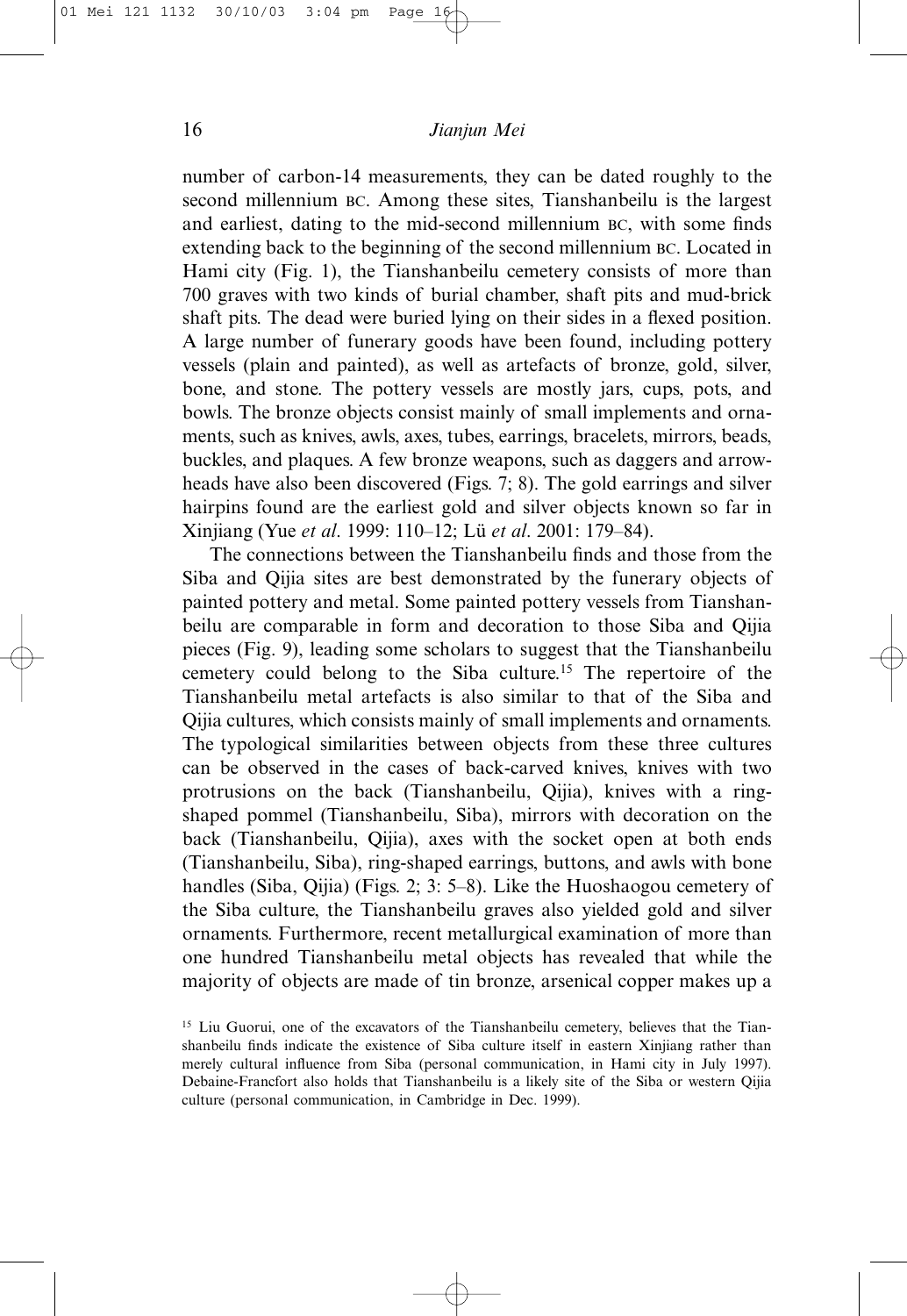

**Figure 7.** Copper and bronze artefacts found at the Tianshanbeilu cemetery, Hami, Xinjiang (Periods I to IV in chronological order): 1, 3–5, 13, 15–23, 34, 35. plaques, buttons and other ornaments; 2, 6–12, 25, 26, 30–3. knives, sickles and knife-dagger; 14, 24, 27, 28. awls and axes; 29. mirror (after Lü *et al*. 2001: 182–3, figures 15–18).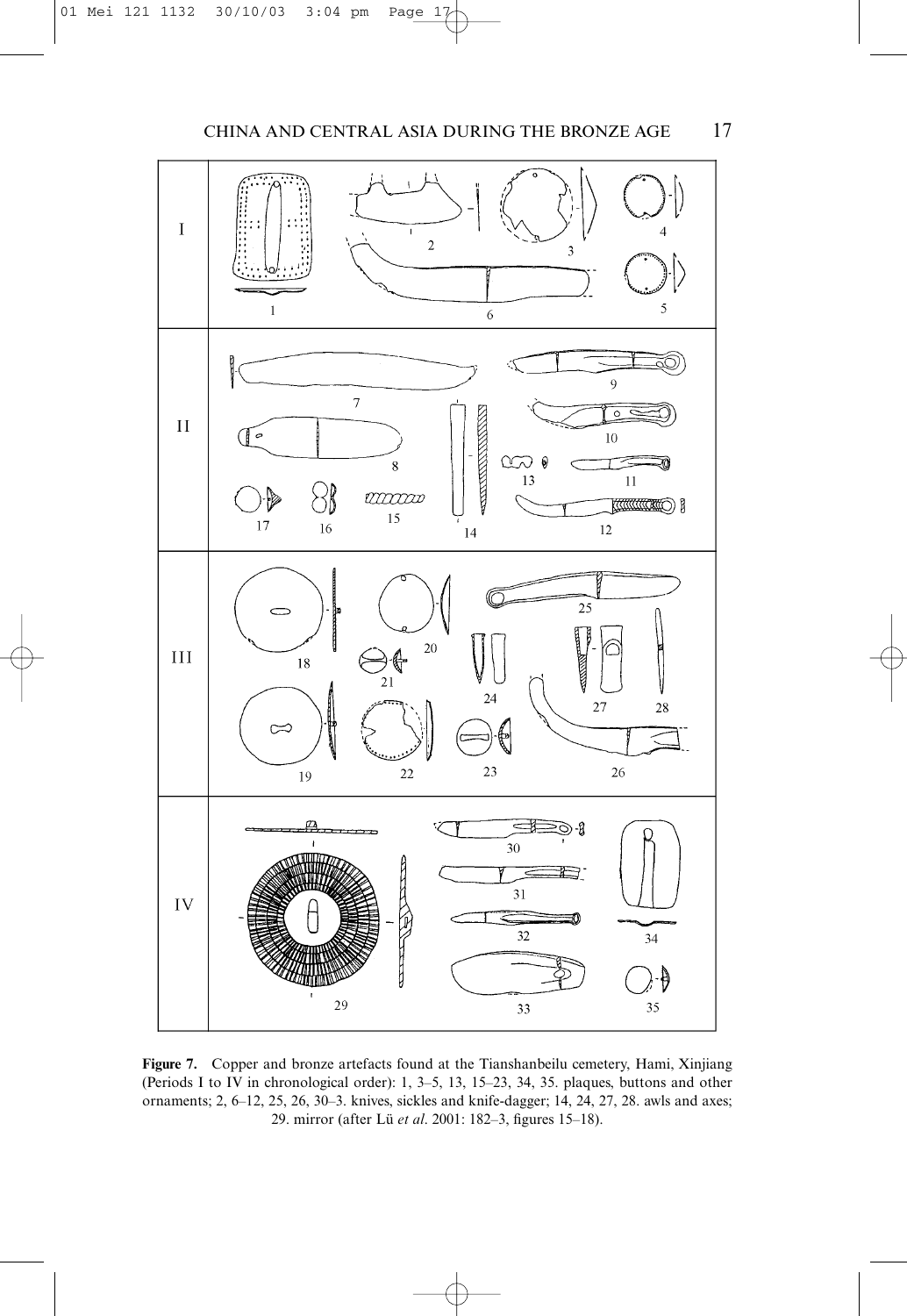

**Figure 8.** Copper and bronze artefacts found at the Tianshanbeilu cemetery, Hami, Xinjiang: 1, 2, 4–6. knives; 3, 7. daggers; 8–32. rings, plaques, buttons, tubes and other small ornaments and implements (after Qian *et al*. 2001: 80, figure 1).

significant proportion (about 10 per cent). Other materials such as tin bronze containing arsenic, pure copper, and leaded tin bronze were also employed. The bronze-working technologies used by the Tianshanbeilu people include casting, forging, annealing, and cold-working (Mei 2000: 39; Qian *et al*. 2001: 83). All of these scientific results correspond with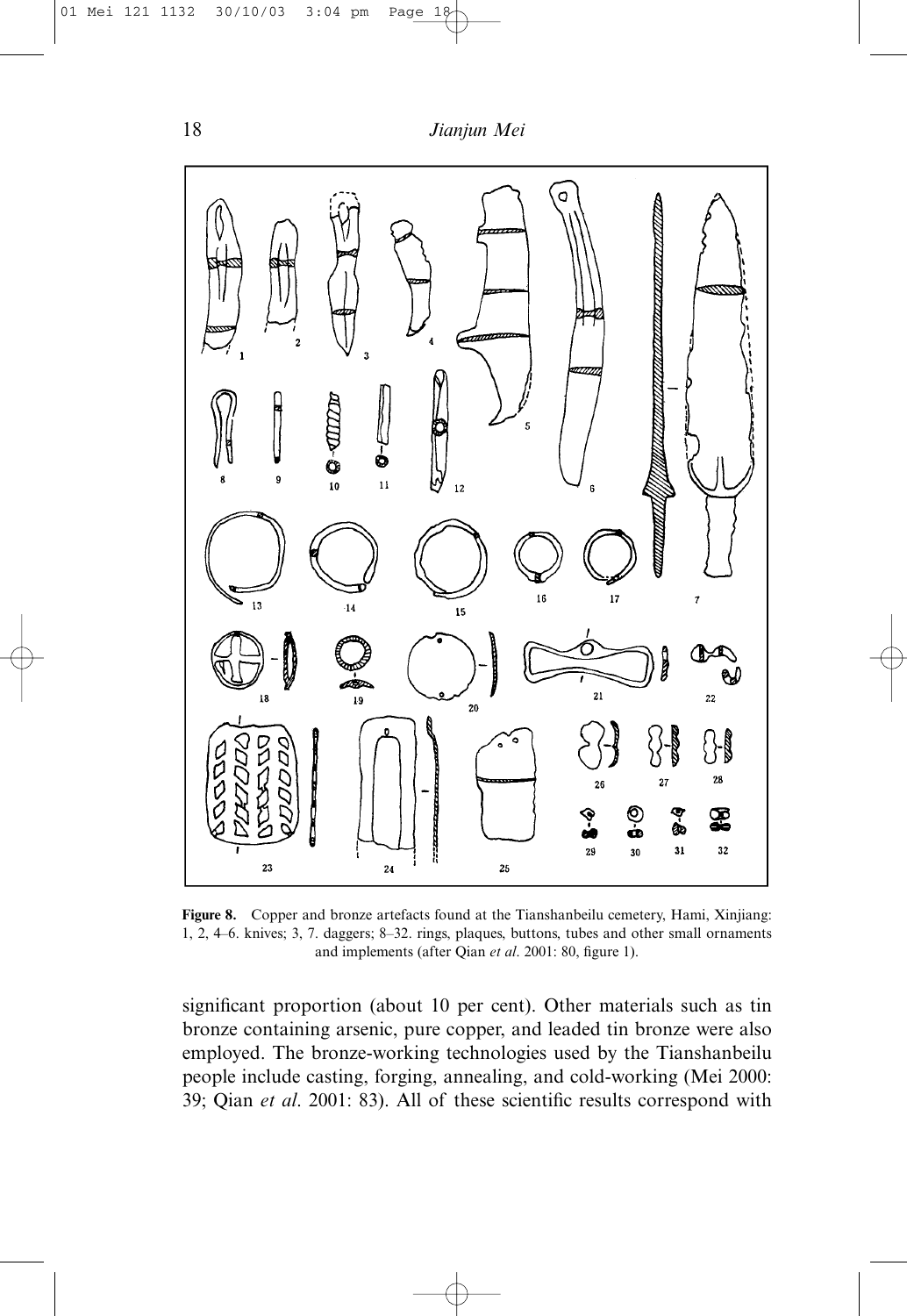

**Figure 9.** Painted pottery vessels of the Tianshanbeilu, Siba and Qijia cultures (after Lü *et al*. 2001: 180–1, figures 11, 13; Debaine-Francfort 1995: 126, figure 74).

those of the Siba culture, which also employed a wide range of materials such as Cu-Sn, Cu-As, Cu-Sn-As, Cu, and Cu-Sn-Pb (Sun and Han 1997: 78–82). Therefore, from both typological and technological comparisons, it seems quite clear that Tianshanbeilu was in close contact with Siba, and probably through Siba with Qijia, during the first half of the second millennium BC.

From the point of view of cultural contact between the Hexi Corridor and the Eurasian steppe, Tianshanbeilu would seem to act as one of the links between the two regions. The region of eastern Xinjiang can be linked to the Eurasian steppe through northern and north-western Xinjiang (Fig. 1). Then, a question arises: what are the relationships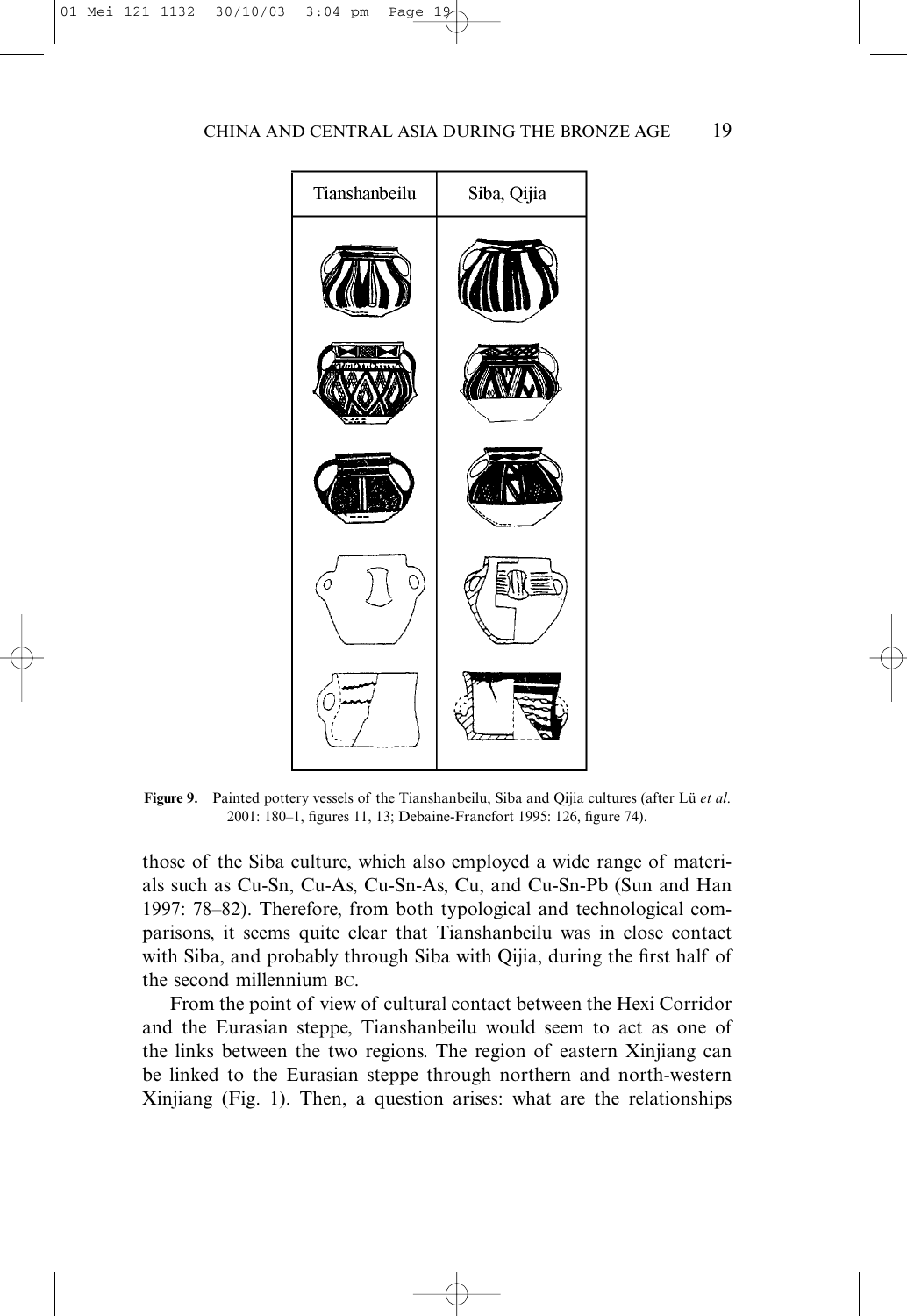between Tianshanbeilu and the bronze-using cultures in north-western and northern Xinjiang? Currently there is no ready answer for this question because archaeological finds in these regions are still very limited. However, some evidence, mostly based on stray finds, has gradually appeared, showing the significant existence of Andronovo-type cultures in north-western Xinjiang during the second millennium BC. <sup>16</sup> Metallurgical examinations of a number of Andronovo-type bronze objects found in the regions of Tacheng and Yili have revealed the common use of tin bronze with tin at the level of 2–10 per cent (Mei *et al*. 1998: 14–15). Some bronze forms seen in Tianshanbeilu, Siba, and Qijia have also been recovered in north-western Xinjiang, such as the axes with the socket open at both ends and the back-curved sickles (Li and Dang 1995). Obviously, there remain many questions to be answered with regard to the cultural contact between eastern and north-western Xinjiang. In particular, the lack of excavated material in north-western Xinjiang for the first half of the second millennium BC makes it rather difficult to trace the early development of Andronovo culture in the region.

The cultural relationship between eastern and northern Xinjiang is even more obscure at this stage. Li (1999: 58–61) recently suggested that the Tianshanbeilu pottery could be divided into two groups, which he designates as Group A and B. In his opinion, the pottery vessels of Group B are comparable in form to those vessels found at the Ke'ermuqi cemetery in Altai,17 suggesting that the remains represented by the Group B ceramics at Tianshanbeilu probably came from the Altai region by way of northern Xinjiang. This suggestion actually implies that there were connections between eastern Xinjiang and the Altai region no later than the mid-second millennium BC. It is also worth noting that some bronze objects from Tianshanbeilu, such as the back-curved knives (Figs. 7: 25; 8: 6), the sword/dagger (Fig. 8: 7), the tanged flat knife (Fig. 7: 8) and the socketed axe (Fig. 7: 27), are generally comparable in type to those seen in the bronze cultures on the Eurasian steppe, especially in

<sup>&</sup>lt;sup>16</sup> The Andronovo culture, a Bronze Age complex flourishing during the second millennium BC, comprised many regional variants and covered an extensive area stretching from the Urals eastward to the Minusinsk basin of southern Siberia, and from the northern border of the forest-steppe south to the Pamirs of Tadzhikistan (Mallory 1989: 227). For an account of the Andronovo culture, see Chernykh 1992: 210–15. The existence of Andronovo-type cultures in north-western Xinjiang has only recently been recognised and discussed in Peng 1998; Mei and Shell 1999.

<sup>&</sup>lt;sup>17</sup> The Ke'ermuqi cemetery is the only Bronze Age site excavated so far in the Altai region of northern Xinjiang. Some finds from this cemetery exhibit links with Bronze Age cultures in southern Siberia. For an excavation report, see XIA 1981.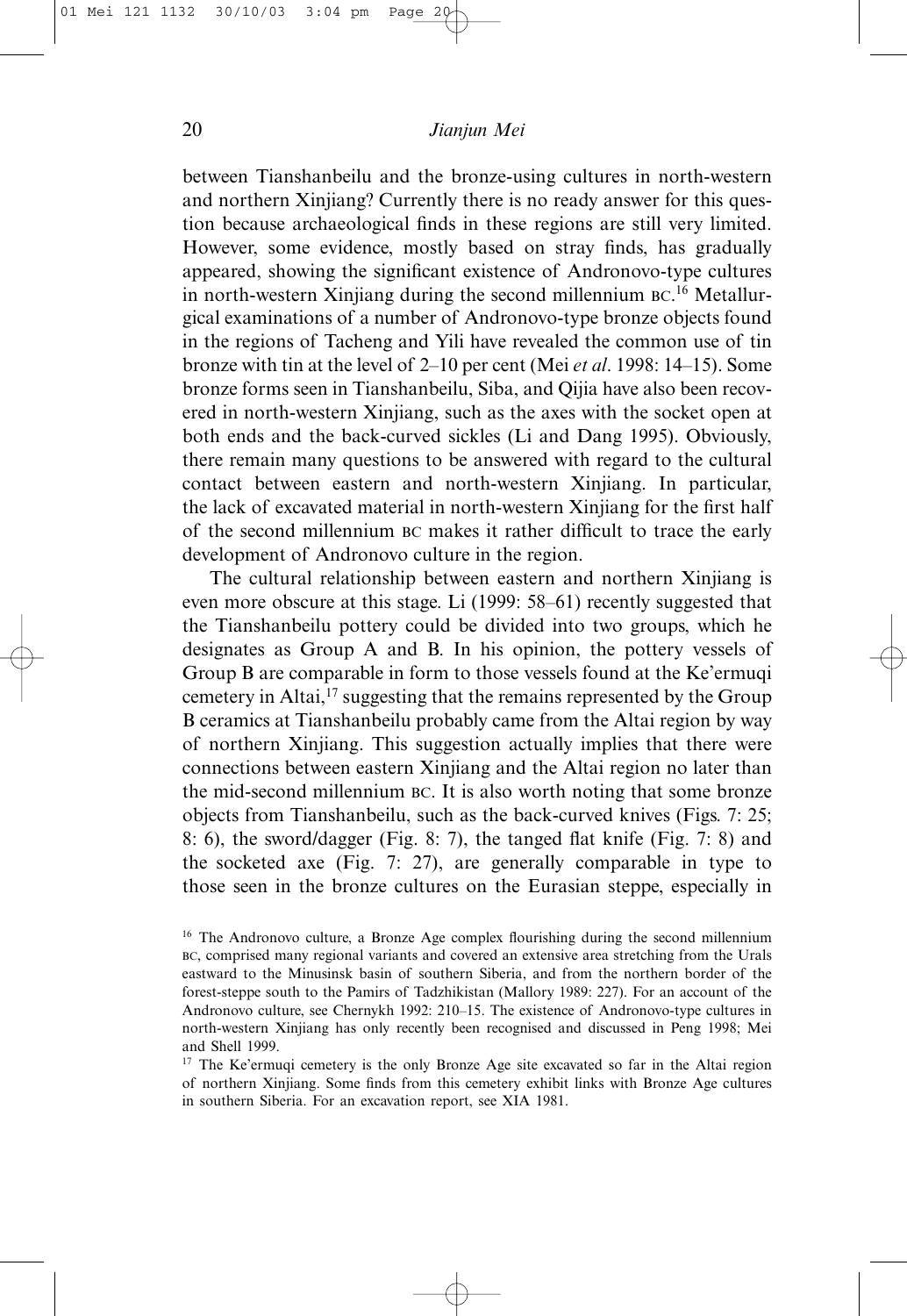the Seima-Turbino culture (Chernykh 1992: 219–21; Parzinger 2000: 70–2). Therefore, some kind of relationship must have existed between Tianshanbeilu and early bronze cultures in the north during the midsecond millennium BC or earlier, though no specific evidence has yet been found.

On the basis of the above evidence, it is suggested that eastern Xinjiang may be one of the intermediary links that connected the Hexi Corridor with the Eurasian steppe. The archaeological finds from Tianshanbeilu in eastern Xinjiang have just begun to reveal the region's pivotal role in bridging the early bronze cultures to the east and west. The recognition of eastern Xinjiang's crucial importance has paved the way for a new understanding of early copper-based metallurgy in Northwest China and further east.

#### *A new understanding of early copper-based metallurgy in China*

Although we are still far from a conclusive answer to the problem of diffusion or independent invention, a new understanding of the early development of copper-based metallurgy in China is on the horizon. The new archaeological and scientific data presented in preceding sections have demonstrated that the early metal-using cultures found so far in Northwest China (the Hexi Corridor and East Xingiang), such as Qijia, Siba and Tianshanbeilu, were all in contact with the bronze cultures on the Eurasian steppe. In other words, the influence from the people further west played a part in the early development of copper-based metallurgy in Northwest China. This is a new idea, which offers a fresh perspective on early copper-based metallurgy in other regions of China.

By comparison with the early metal finds in Northwest China, two observations can be made about the early copper and bronze objects found so far in many places in Northern Central China. First, the development of copper-based metallurgy before 2000 BC remains extremely obscure in northern China (the present-day provinces of Henan, Shaanxi, Shanxi, Hebei and Shandong). If we leave the controversial brass pieces of the fourth and third millennium BC aside, then the majority of the early metal objects from northern China would fall into the first half of the second millennium BC, being slightly later than the Machang and earlier Qijia metals, but contemporary with the Siba and later Qijia finds. Second, the early metals from northern China can be roughly divided into two groups: those of the Lower Xiajiadian (*c*.1900–1600 BC) and Zhukaigou cultures (Periods III and IV, *c*.1800–1500 BC) found in the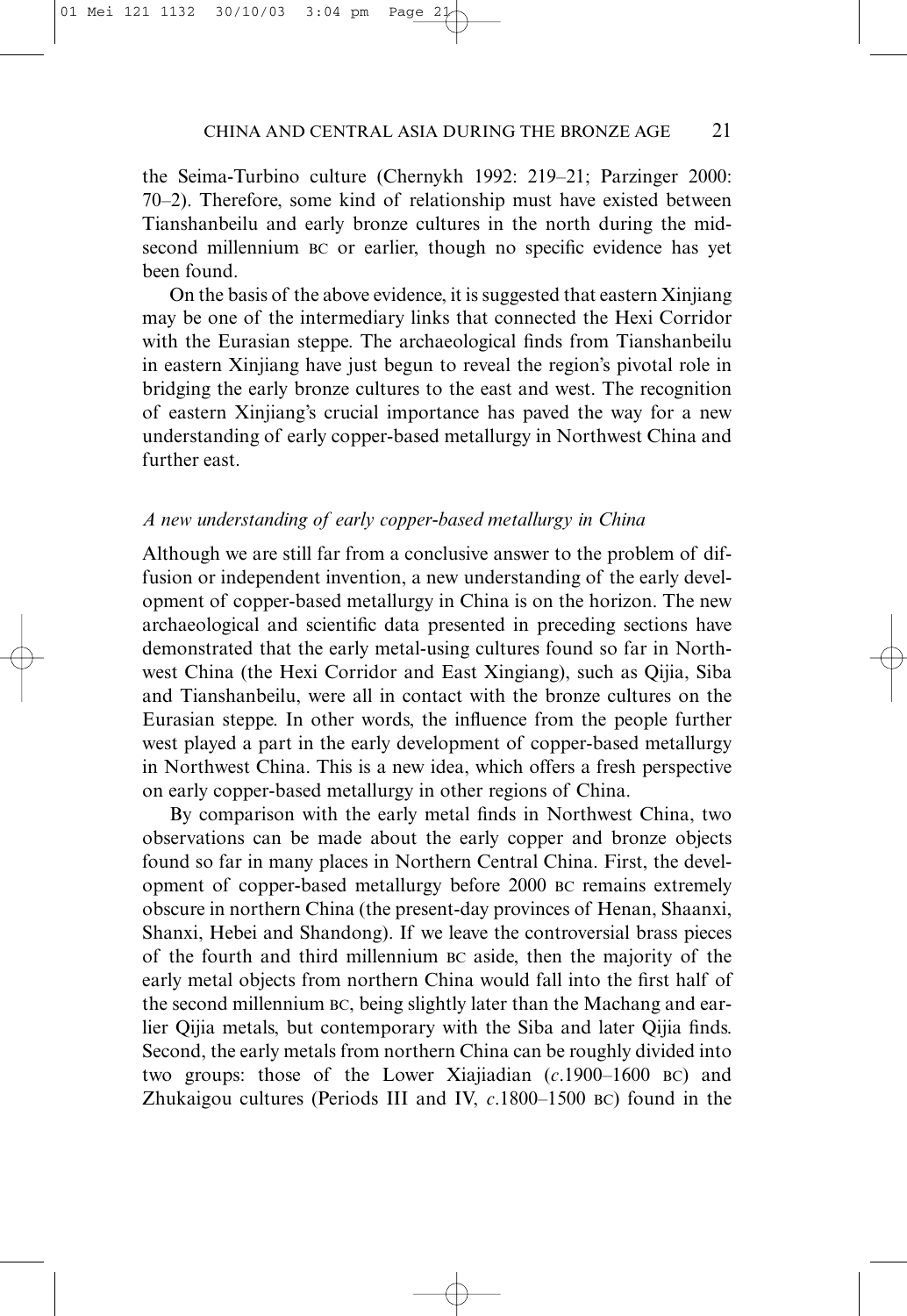northern frontier of China, and those found in the Central Plains of China, which are mostly associated with the cultures of Longshan (*c*.2400–1900 BC), Erlitou (*c*.1900–1500 BC) and Yueshi (*c*.1900–1500 BC).<sup>18</sup> While the northern group shows an affiliation with the Siba culture, as evidenced by the finds of earrings with trumpet-shaped or flared ends, ring-shaped ornaments and socketed arrowheads (Fig. 10), $19$  the Central Plains group exhibits some distinctive regional features, which are best illustrated by the metal vessels, bells, dagger-axes; plaques inlaid with turquoise and tanged arrowheads from various Erlitou sites (Figs. 11; 12: 2–4; Linduff 1998; Bai 2002). The manufacturing and use of bronze vessels and the employment of piece-mould casting are the most characteristic development, signalling a major social and technological change in the Central Plains of China (Underhill 2002: 253–6).

An (1993: 1117) suggests that Qijia may have influenced Longshan in the early use of copper and bronze. However, archaeological finds so far have not presented sufficient evidence to prove or disprove this suggestion. With regard to the early use of metals, the disputed relationship between the Northwest and the Central Plains of China before 2000 BC remains a problem in need of further research. As far as the present evidence is concerned, however, certain contacts appear to have existed between the two regions after 2000 BC. In the opinion of Lin (1986: 288–9), the ring-pommelled knife with perforated grip and the battle-axe from the Erlitou site (Fig. 11: 7, 8) indicate contact with the Northern Zone region, namely the northern frontier of China. Ring-pommelled knives, which can be dated as early as the Erlitou culture have not yet been found in the Northern Zone; however they have been discovered among the Siba metal assemblage (Fig. 5: 20), suggesting a possible link with the north-western region. A recent analysis of thirteen Erlitou metal objects has revealed an awl made of arsenical copper (Jin 2000: 57), recalling the objects of arsenical copper identified among the Siba and Qijia metals. A bronze plaque inlaid with turquoise found in Tianshui, eastern Gansu (Fig. 12: 1), offers further evidence for cultural contacts

<sup>&</sup>lt;sup>18</sup> The Lower Xiajiadian culture is distributed in the present-day provincial regions of Liaoning, Inner Mongolia, Beijing, and northern Hebei; the Zhukaigou culture is in southern Central Inner Mongolia; the Longshan culture in Shandong, Henan, and Shanxi; the Erlitou culture in Henan and southern Shanxi; the Yueshi culture in Shandong. For further information about the Lower Xiajiadian, see Guo 1995; about the Zhukaigou, see Linduff 1995; about the Longshan, Erlitou and Yueshi, see Chang 1986: 242–52; 256–79; 307–16; 369–71.

<sup>&</sup>lt;sup>19</sup> Linduff (1995: 139–41; 1997: 21) notes that the Oijia influence on Zhukaigou can be identified from the presence of some pottery vessels of Qijia types in the Zhukaigou ceramic assemblage.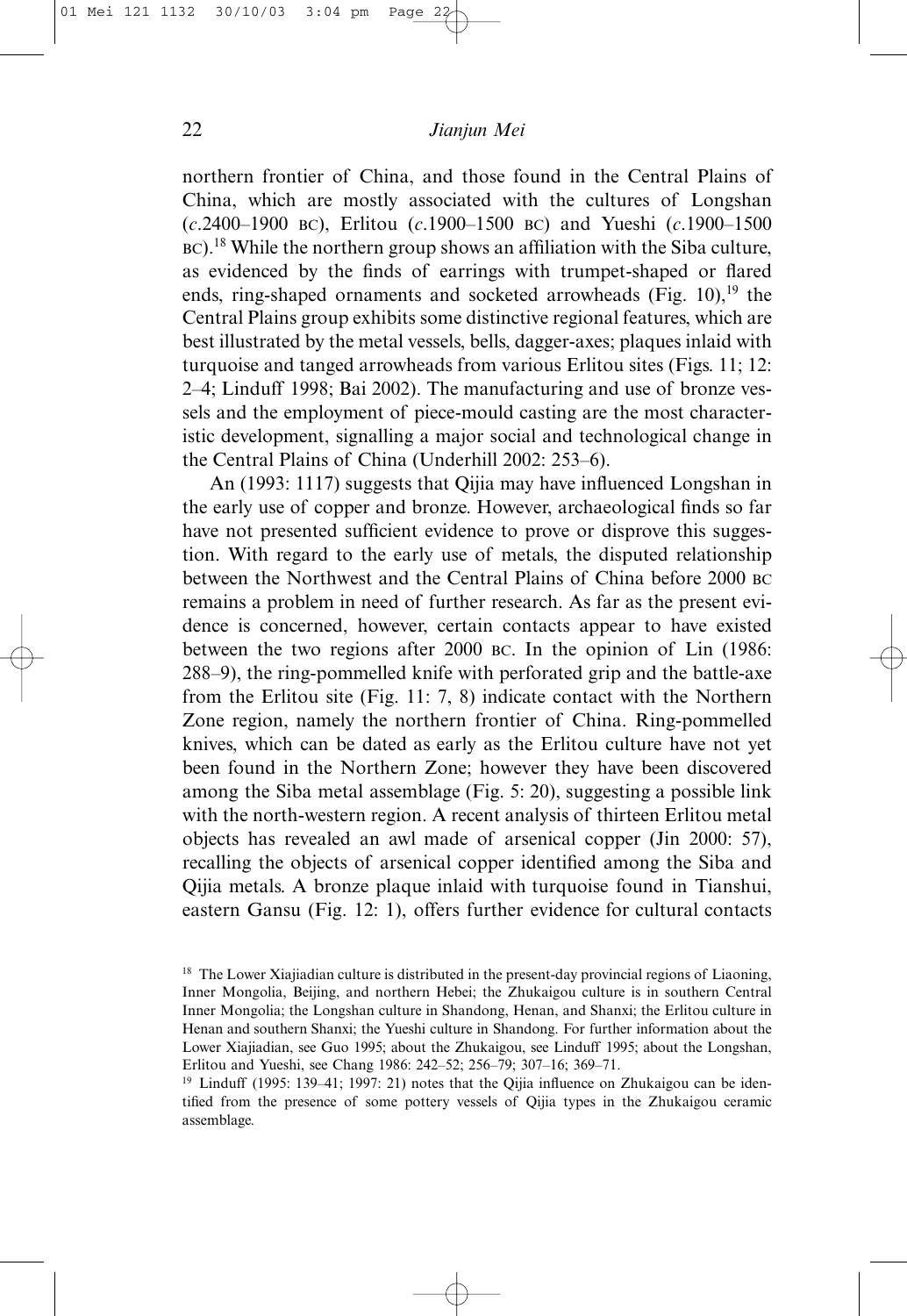

**Figure 10.** Copper and bronze artefacts of the Lower Xiajiadian and Zhukaigou cultures found along the northern frontier of China: 1–7, 10, 11. from the sites of the Lower Xiajiadian culture; 8, 9, 12, 13. from the Zhukaigou site (Periods III and IV) (after Bai 2002: 30–1, figures 4–5).



**Figure 11.** Copper and bronze artefacts of the Erlitou culture found in Yanshi, Henan, central China: 1–2. bells; 3–5. vessels; 6. dagger-axe; 7, 9, 10. knives; 8. axe; 11–15. small implements; 16–18. arrowheads (after Bai 2002: 33–6, figures 7–9, 11).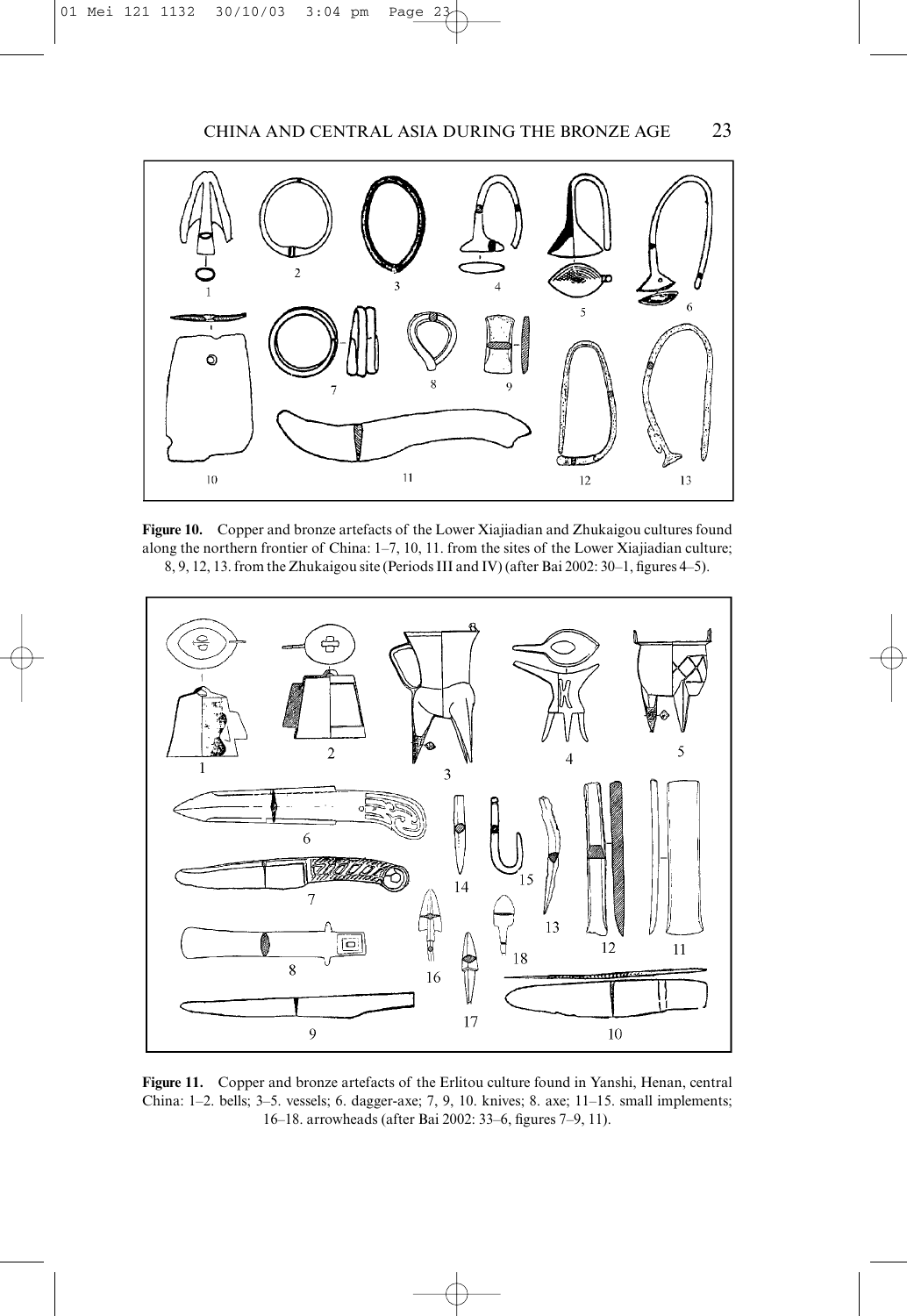

**Figure 12.** Copper and bronze plaques inlaid with turquoise: 1. from Tianshui, eastern Gansu; 2–4. from the sites of the Erlitou culture (after T. Zhang 2002: 43–4, figures 1–2).

between the north-western region and the Central Plains of China. Several plaques inlaid with turquoise have been unearthed at various Erlitou sites and can be considered as typical Erlitou objects (Fig. 12: 2–4). Therefore, together with other pottery evidence, the find of the Tianshui plaque would support the argument that certain cultural interactions existed between Qijia and Erlitou (T. Zhang 2002: 43–5).

In her long article entitled 'Qijia and Erlitou: the question of contacts with distant cultures', Fitzgerald-Huber (1995: 52–63) argues that a number of objects discovered at the Erlitou sites point to contact with North Asia as well as western Central Asia. While many of her arguments are stimulating, her suggestion of a relationship between the Erlitou vessel forms and those of Bactria would seem unlikely. It is true that there is a growing body of evidence showing cultural contacts of the Erlitou culture with neighbouring and distant cultures, but the distinction between Erlitou and Qijia-Siba has already been very clear in terms of manufacturing methods and the functions of metal objects. The Erlitou culture represents a fundamentally new period when an independent development of bronze metallurgy, as shown by the employment of ritual vessels and piece-mould casting technique, started to gain full momentum in the Central Plains of China.

## *The two-way traffic of cultural influence along the prehistoric 'Silk Road'*

As shown in the preceding sections, cultural interaction among Tianshanbeilu, Siba, and Qijia already took place along the Hexi Corridor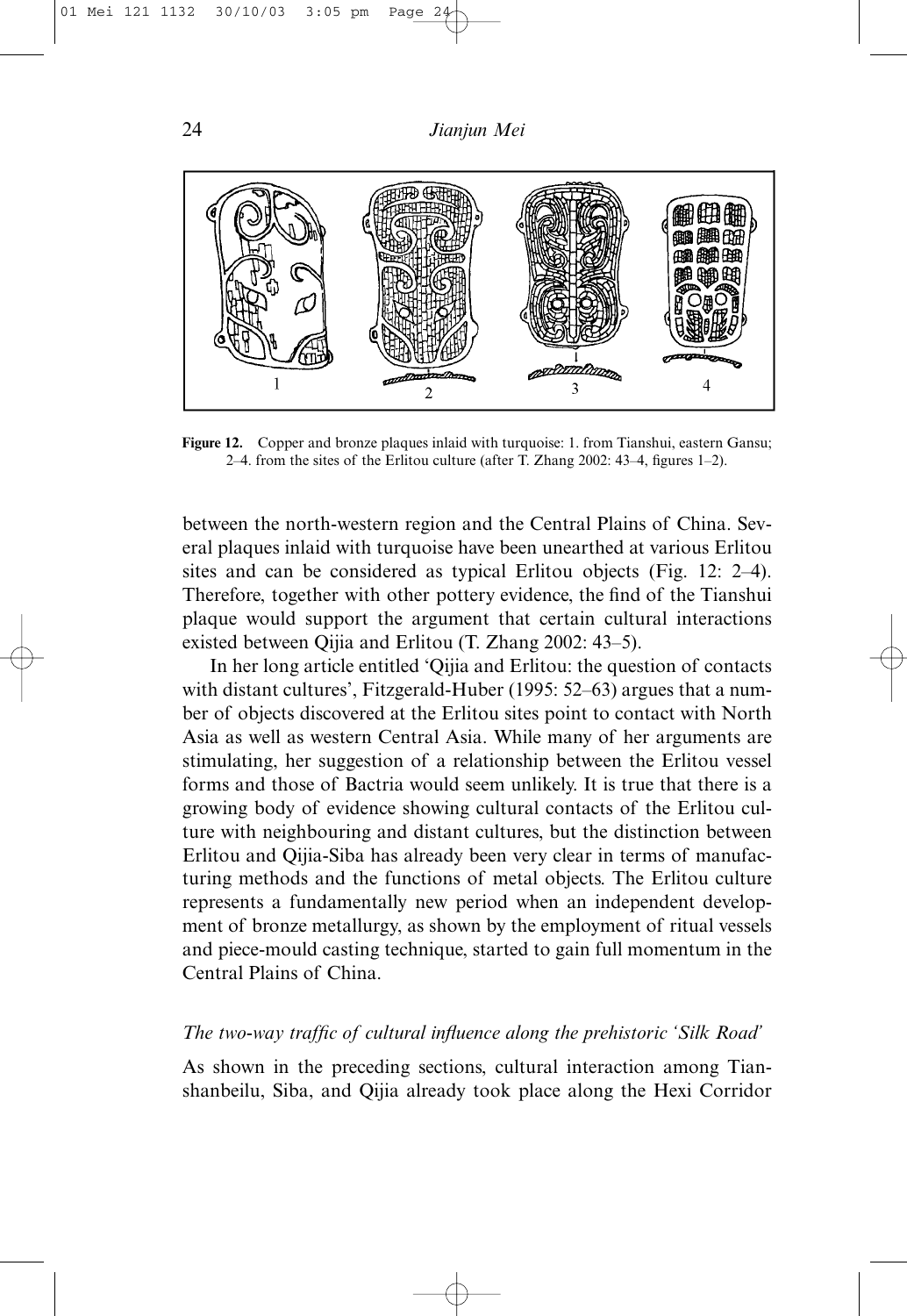from the early second millennium BC, indicating that the well-known Silk Road served as a channel for east–west connections much earlier than previously thought. The distribution pattern of the earliest painted pottery along the Hexi Corridor seems to suggest a westward expansion of the Machang culture during the late third millennium BC, which may have resulted in the beginning and early use of painted pottery in Xinjiang (Li 2001: 132). The affiliation of the Tianshanbeilu painted pottery with the Siba and Qijia cultures further demonstrates that the eastern influence from Gansu-Qinghai had a predominant influence on the early development of painted pottery in eastern Xinjiang (Fig. 9). Even in the latter half of the second millennium BC, the Gansu-Qinghai influence continued to play a role in the evolution of painted pottery in eastern Xinjiang, as shown by comparing Yanbulake ceramics with those of the Xindian culture (Chen and Hiebert 1995: 288).<sup>20</sup> Does this westward dispersion of painted pottery also involve bronze technology? To those scholars who are in favour of an indigenous origin of metallurgy in Gansu, this would seem very likely, but it could be argued that there actually existed a twoway traffic of cultural influence along the Hexi Corridor; while painted pottery spread westward from Gansu into Xinjiang, bronze technology was transmitted in the reverse direction.

The argument for an indigenous origin of metallurgy in Gansu is primarily based on the following evidence: first, the earliest bronze knife found at the Linjia site in Gansu (Fig. 2: 1) can be dated to the early third millennium BC, and there is further evidence for the use of copper and bronze during the Machang period of the late third millennium BC (Fig. 2: 2); second, the examination of the Qijia metals has revealed an evolution from copper to bronze production processes; third, the common use of tin bronze in Gansu began from the early second millennium BC, which is contemporary with the beginning of tin bronze in Central Asia, and earlier than the typical Andronovo culture in southern Siberia and Kazakhstan; fourth, Gansu, especially the Hexi Corridor, is rich in nonferrous metal resources which would provide a necessary material basis for the insemination and growth of a local copper-smelting industry; fifth, there have been no metal finds earlier than 2000 BC so far in Xinjiang; and finally, the spread of painted pottery westward over a long period has

<sup>&</sup>lt;sup>20</sup> The Yanbulake culture is distributed in the Hami region of eastern Xinjiang, and the Xindian culture in eastern Qinghai and Gansu. For further information about Yanbulake, see Mei 2000: 12; about Xindian, see Chang 1986: 377–84; Shui 2001: 116–38.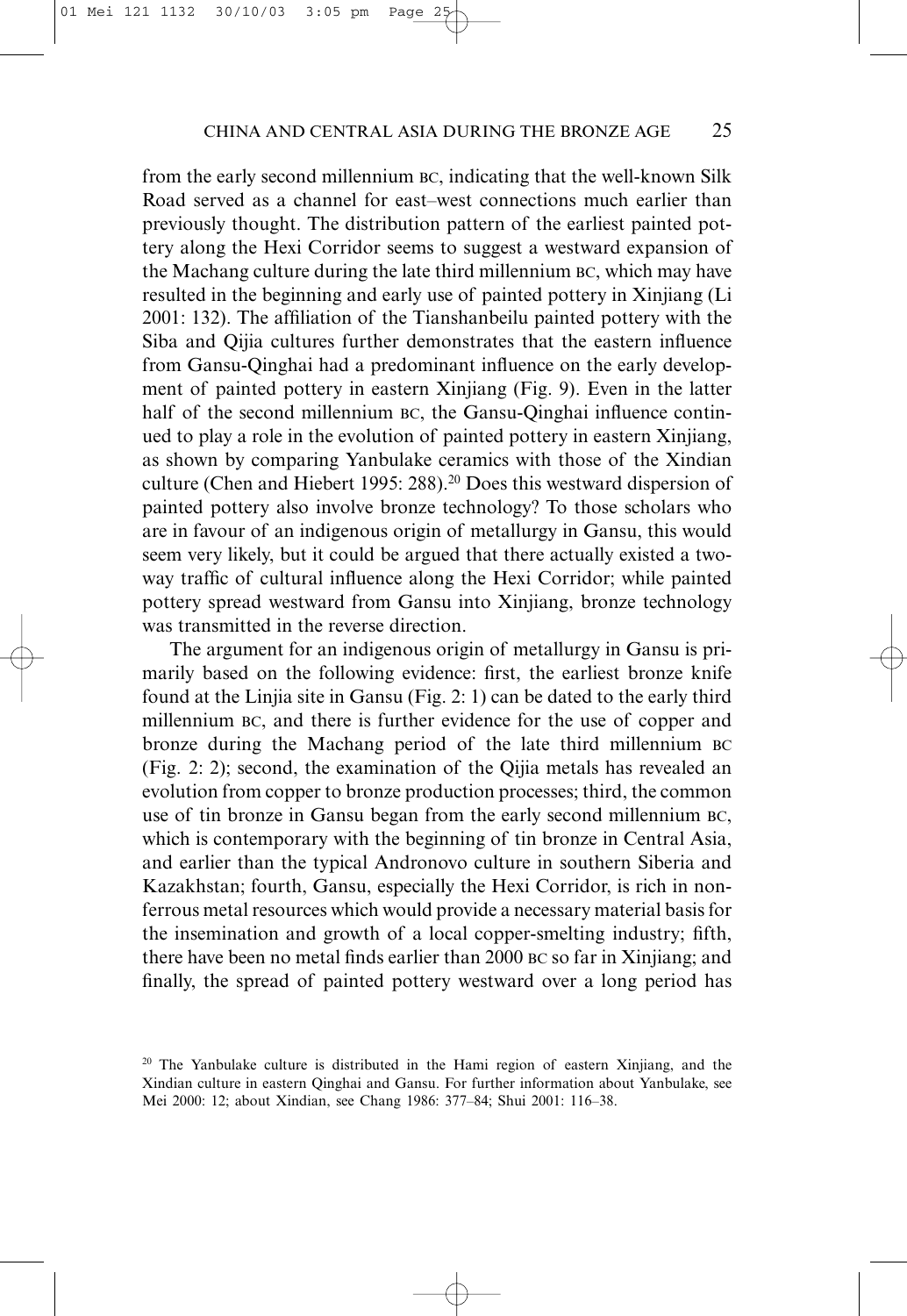been well established (Sun and Han 1997: 83; Qian *et al*. 2001: 88; Li 2002: 89).

All of this evidence requires serious consideration and the importance of the implications cannot be downplayed. However, such arguments do not undermine the counter-suggestion that some influence from western metallurgy was experienced no later than 2000 BC. It is true that the lack of metals from the third millennium BC in Xinjiang makes it difficult at present to ascribe a western impetus for the beginning of metallurgy in Gansu. But for the period of the early second millennium BC, the evidence currently available, as presented earlier, points to the significant role of western influence. Fully to consider this point, it is necessary and also important to place Northwest China within a wider Eurasian context. It is in that context that we can trace a full range of prototypes for many early metal objects found in Northwest China, such as socketed axes, back-curved knives and sickles, daggers, spearheads, and earrings. It is also in that context that we can find much earlier arsenical copper and a much wider use of tin bronze.

Recent scholarship tends to link the Afanasievo culture, the earliest metal-using culture of the third millennium BC found in southern Siberia, with the Yamnaya (Pit-grave) culture of eastern Europe, the first steppe culture (*c*.3500–2500 BC) to employ arsenical copper and to exploit steppe copper ores extensively (Anthony 1998: 102–5). This connection is made because aspects of the Afanasievo culture bear a strong resemblance in burial rites and pottery forms to those of the Yamnaya (Chernykh 1992: 183). In the opinion of Mallory (1989: 225–6), the Afanasievo culture originated somewhere to the west and can be seen as an extension of the Yamnaya culture from the Pontic-Caspian region eastwards to the Yenisei by about 3000 BC. Bearing this background in mind, the argument for possible Afanasievo-Xinjiang contact based on the finds at the Gumugou cemetery in the north-eastern rim of the Tarim basin would seem reasonable and needs to be kept open for the future archaeological finds.<sup>21</sup> In other words, the possibility for the dispersal of early copperbased metallurgy from the Eurasian steppe into Xinjiang and further east to Gansu cannot be excluded at present and will have to be considered when further archaeological evidence becomes available.

<sup>&</sup>lt;sup>21</sup> Han Kangxin (1986: 371–3) is the first scholar to suggest the contact between Xinjiang and the Afanasievo culture of southern Siberia on the basis of his examination of the eighteen skulls excavated from the Gumugou burials. Kuzmina (1998: 69–72) presents further observations to support the argument for a Gumugou–Afanasievo connection. For a review of the Xinjiang–Afanasievo contact, see Mei 2000: 58–9.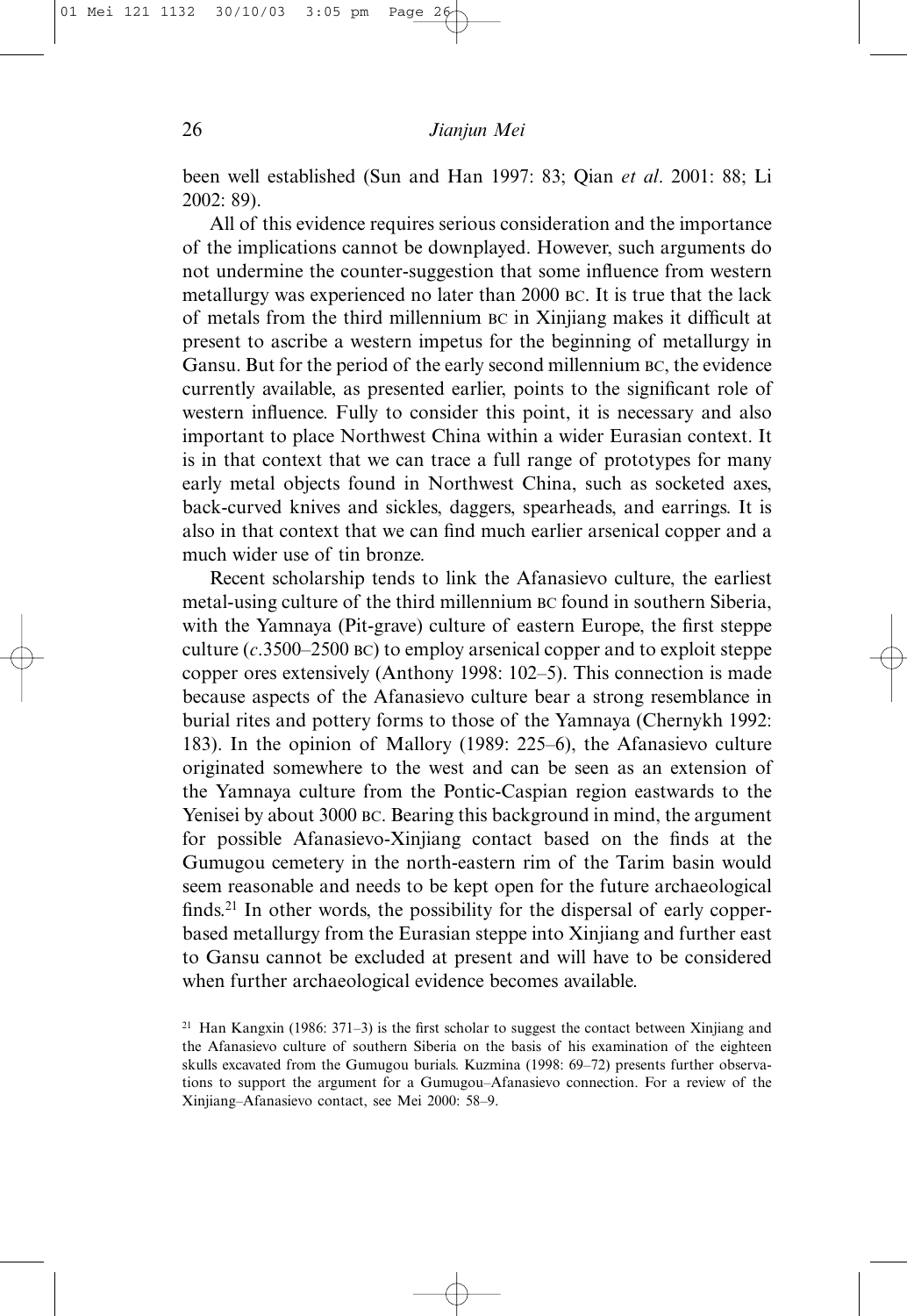In fact, besides the issue of early copper-based metallurgy, there is other evidence pointing to the early cultural contacts between Northwest China and areas further west. For example, the earliest remains of carbonised wheat found at the Donghuishan site in Minle, western Gansu, have been dated by C-14 tests to 3000–2500 BC. Given the evidence that wheat was first domesticated in western Asia, Li (1999: 62) suggests that the first appearance of wheat in Gansu was most likely the result of early cultural contacts between Gansu and the regions to the west. This implies that some sort of western influence had already come into being in Gansu through Xinjiang as early as 3000 BC.

There is a widely held view that many of the hundreds of jade objects found at the Fuhao tomb of the late Shang dynasty (*c*.1200 BC) in Anyang may be linked to the well-known jade source at Hetian (Khotan) in southern Xinjiang. This supposition was based on the similarities of chemical compositions revealed by scientific analysis (Wang 1993: 167–8; Di Cosmo 1996: 90). The archaeological record, however, has not offered sufficient information to show how jade was transported from Xinjiang to the Central Plains of China during the thirteenth century BC. In recent years, there have been some important finds of jade from a Qijia site in eastern Gansu, which are thought to come from Hetian also (Li 1999: 62). These finds seem to suggest that jade may have been traded along the prehistoric Silk Road from the early second millennium BC. If further finds and scientific analysis support this suggestion, then the claim for the jade connection between Xinjiang and Central Plains of China during the late Shang period would become more tenable.

Another major technology that may have been transmitted eastwards along the prehistoric Silk Road is iron-making. As early iron objects dated to 1000–600 BC have increasingly been discovered in Northwest China in recent years, more and more scholars are inclined to claim the introduction of iron technology into the Central Plains of China from Xinjiang and western Central Asia during the early first millennium BC (Tang 1993; Zhao 1996; Wagner 1999). Much emphasis has been given to the early iron objects found in Xinjiang, which include knives, awls, sickles, and rings from the cemetery sites of Yanbulake, Chawuhugou, Qunbake, and Dongfengchang.22 These finds seem to indicate clearly that iron technology was known in Xinjiang at quite an early date, most likely earlier than the eighth century BC (Chen 1989). It has been noted that

 $22$  For further information about the cemetery sites of Yanbulake, Chawuhugou, Qunbake, and Dongfengchang, see Chen and Hiebert 1995; Mei 2000: 12, 16–18.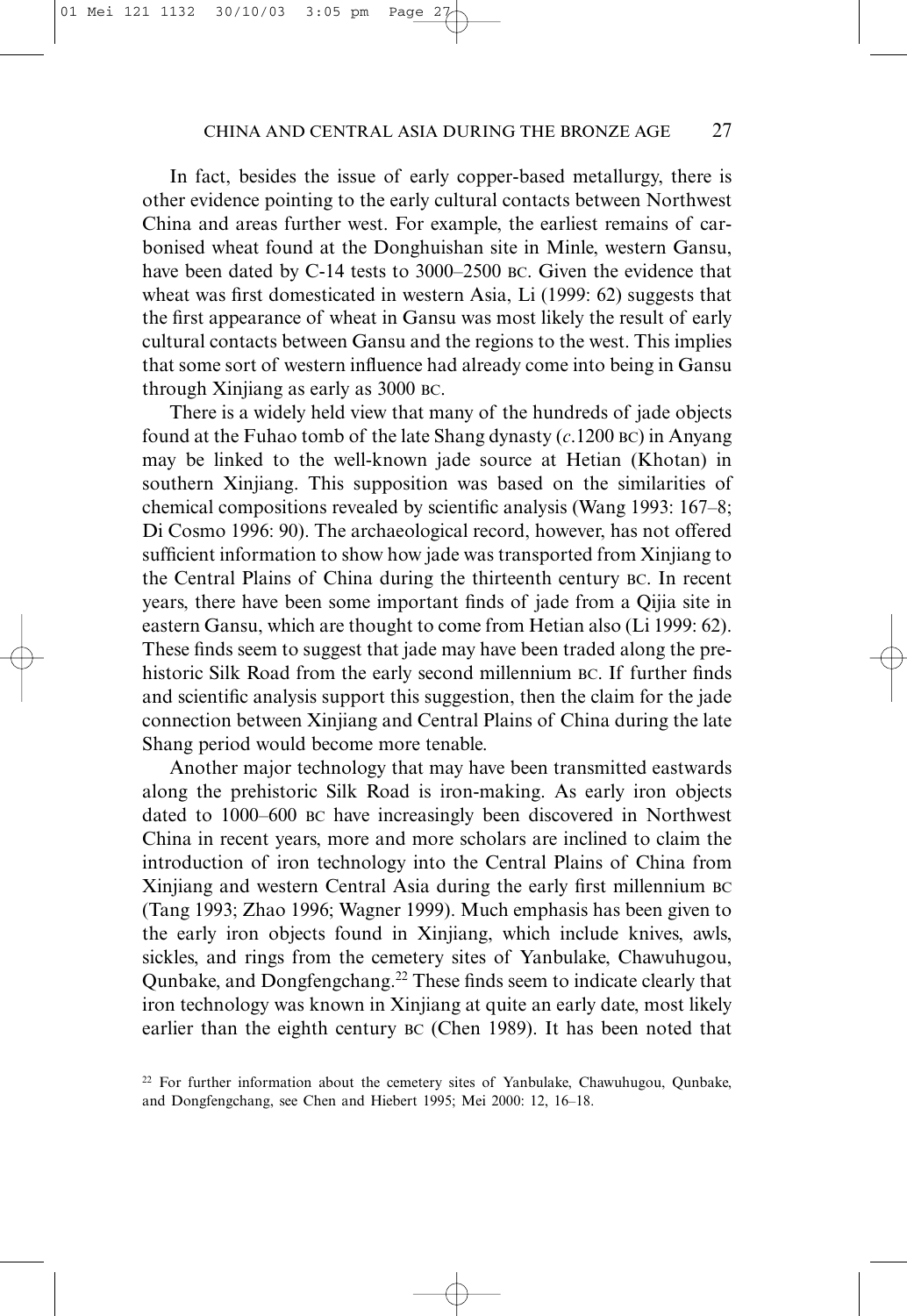Chawuhugou and Qunbake, the two major early Iron Age sites found in southern Xinjiang, show some signs of contact with the Chust culture (*c*.1300–800 BC), a site which has provided the earliest evidence for the use of iron in the Fergana valley in Uzbekistan. Therefore, there is a possibility that the Chust culture may have played a role in the beginning and early use of iron in southern Xinjiang (Mei 2000: 67–9). The eastward transmission of iron technology appears to have taken a route from southern Xinjiang to eastern Xinjiang and then on into the Hexi Corridor. This view seems to be supported by finds of iron knives of the Yanbulake culture in eastern Xinjiang, as well as iron knives and spades of the Shajing culture (*c*.900–600 BC), which are distributed in the middle part of the Hexi Corridor (Li 1994: 501–5; Zhao 1996: 293–4). At the same time, there is ample evidence showing the westward dispersal of painted pottery and the rapid growth of various local traditions along the foothills of the Tian Shan mountains (Mei 2000: 15–22).

In summary, cultural interaction between China and Central Asia during the Bronze Age seems to have been characterised by the two-way traffic along the prehistoric Silk Road. On the one hand, the westward expansion of painted pottery traditions from Gansu-Qinghai into Xinjiang may have started as early as the late third millennium BC and lasted until the late second millennium BC when the tradition of painted pottery had already declined in Gansu-Qinghai. However, in Xinjiang, the art of painted pottery continued to spread westwards, while a number of local decorative styles and shapes were formed and developed in complexity during the first millennium BC. On the other hand, the eastward transmission of early cultural influence may have involved wheat, copper-based metallurgy, jade, and iron technology. Although many questions still remain regarding any specific processes of transmission, in general terms, it has become clear now that some western materials and technologies were indeed transmitted eastward and made valuable contributions to the growth of Chinese civilisation.

# The shift to the Steppe Road

It has been argued in the above discussion that the earliest cultural interaction between China and Central Asia appears to have taken place along the prehistoric Silk Road. This picture could be challenged and questioned: why the Silk Road and why not the routes from southern Siberia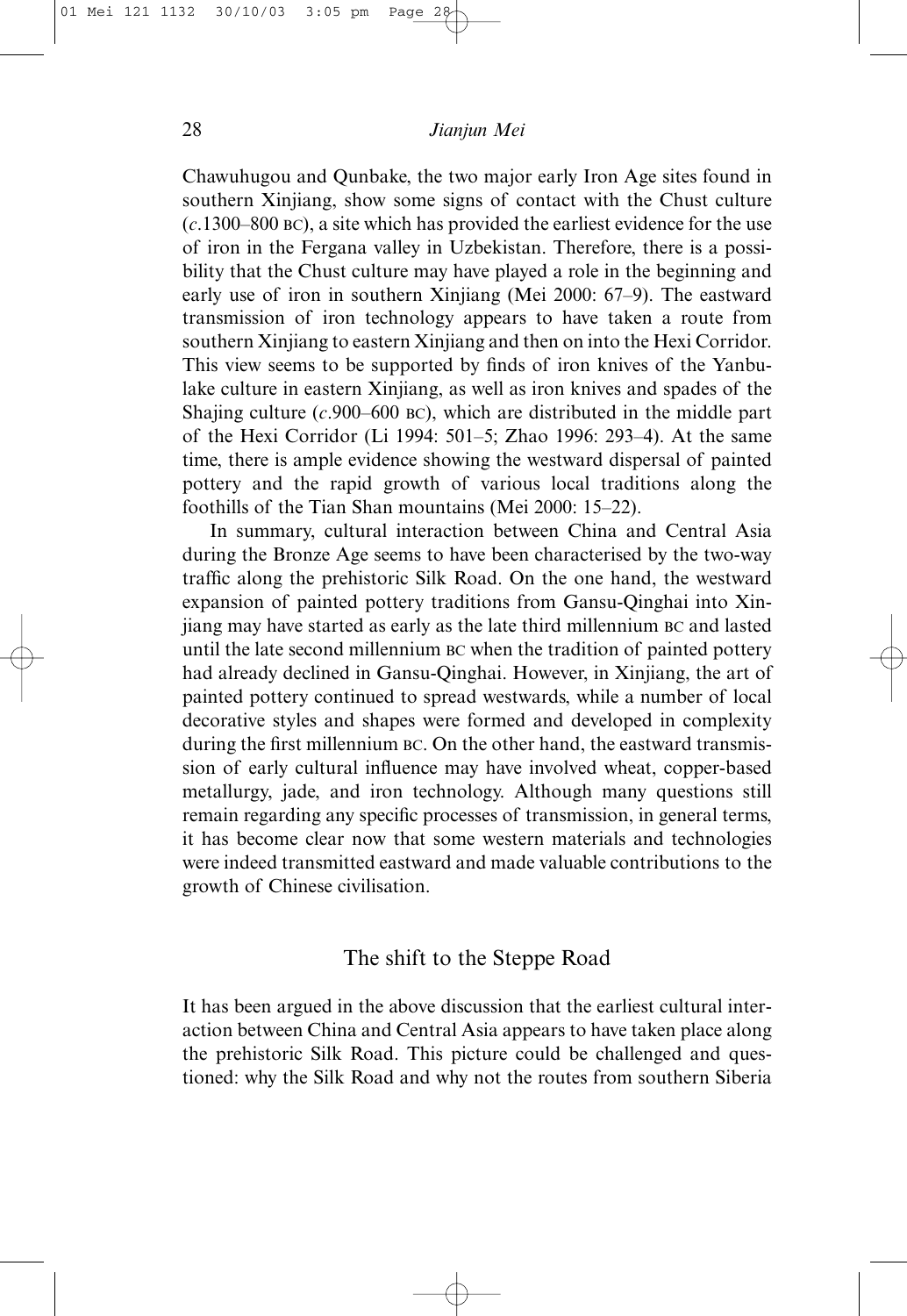or Transbaikalia to the northern frontier of China (Fig. 1)?<sup>23</sup> Having recognised that there has been plenty of evidence for the cultural contact between North China and southern Siberia during the late second millennium BC, one would naturally wonder why this contact could not have taken place during the early second millennium BC or earlier.

Because archaeological finds from the intermediary regions such as Mongolia are still rather limited, the possibility of earlier contacts between North China and southern Siberia cannot indeed be excluded at this point.24 As far as current archaeological evidence is concerned, however, it seems fairly clear that it was the prehistoric Silk Road that played a major role in the cultural interaction between China and the west during the first half of the second millennium BC. The importance of the Northern Zone of China<sup>25</sup> becomes apparent only after the



**Figure 13.** Copper and bronze knives and daggers in animal style found in North China: 1–2. knives; 2, 4–6. Daggers (after Wu 1985: 136, figures 1; 139, figure 3).

<sup>23</sup> For example, Mallory and Mair (2000: 328) see the Ordos as another channel of communication, stating that 'we can follow the path of bronze metallurgy in general from the steppelands and Central Asia east through Xinjiang (or southeast via the Ordos) into Gansu and then into the Central Plains where bronze metallurgy suddenly appears in the Erlitou culture.' <sup>24</sup> Wu (1993: 257–9) notes that tripod Li vessels, the typical pottery forms of the Zhukaigou culture, have been seen in Mongolia and Transbaikalia, but not in the regions to the west of the Lake Baikal, such as the Minusinsk basin.

<sup>25</sup> The term 'Northern Zone' has been generally accepted for defining the distinct cultural region that roughly covers the northern frontier of China, cf. Lin 1986.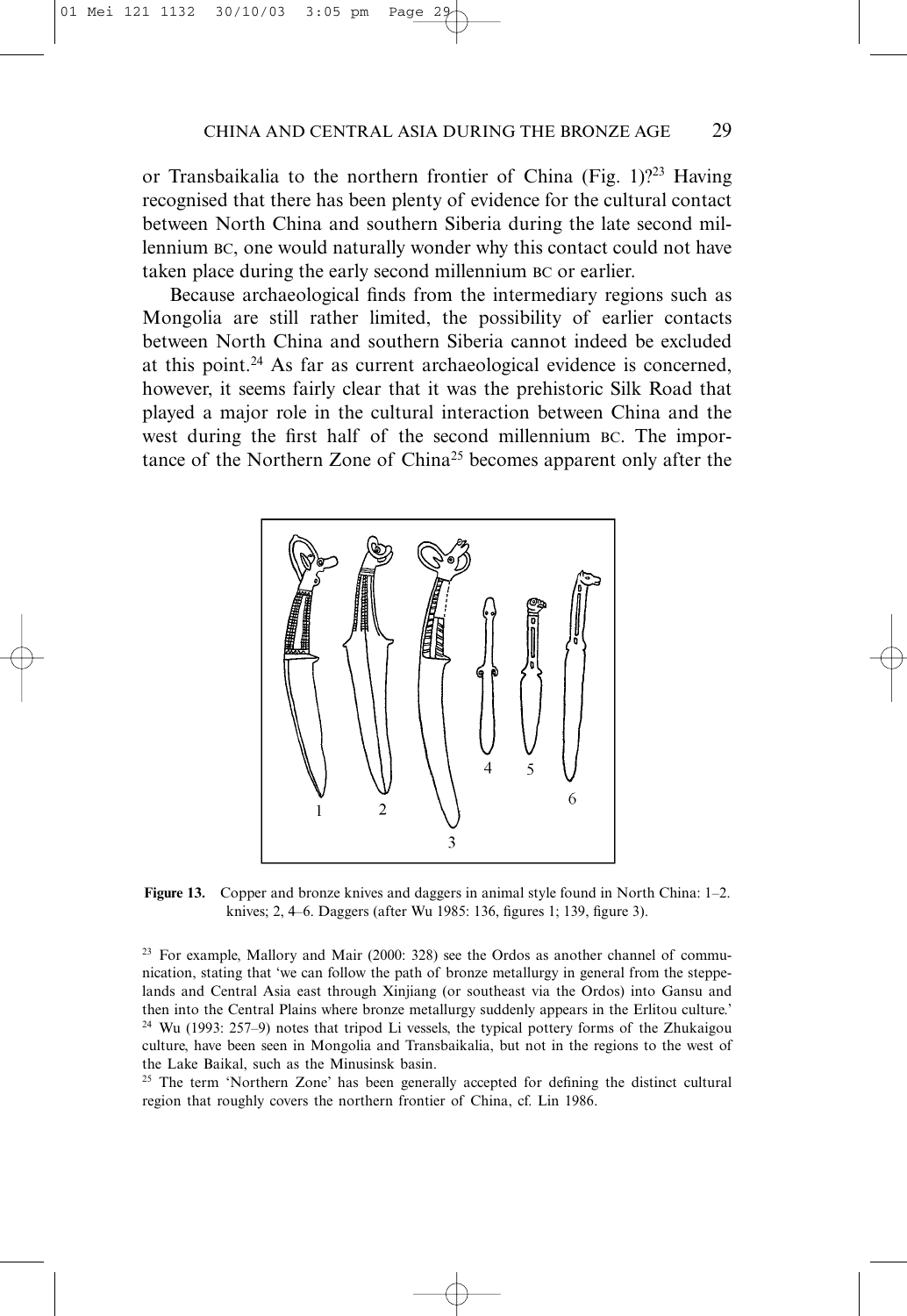mid-second millennium BC, and is best illustrated by the rise of distinctive bronzes in animal style (Fig. 13). We therefore have to ask what were the reasons for this significant cultural change along the northern frontier of China, and what was the significance of the new route in the relationship between China and Central Asia?

When we compare the situation in Gansu with that on the northern frontier of China, we note that a decline of bronze cultures in Gansu from the mid-second millennium BC appears to have been connected with an upsurge of bronze cultures on the northern frontier of China. Shui (2001: 175–84) has systematically examined the process of decline in Gansu after the end of the Qijia culture and noted a significant shift from an agricultural economy to a stockbreeding economy, particularly apparent in the Kayue culture (*c*.1500–500 BC). He argues that a change of climate towards dry and cold around 1500 BC was a major factor that may have contributed to a decline in agricultural activities and a shift to animal husbandry. Associated with this shift, one could note that the large settlement sites seen earlier in the Qijia context disappeared and the scale of the bronze industry seemed to become smaller, as shown by the much more limited use of copper and bronze objects in the Xindian and Siwa cultures (*c*.1500–700 BC). Based on the analysis of the plant and animal remains from the Zhukaigou site in central Inner Mongolia, Tian (1997: 269) also points out that there was a climate change towards dry and cold from about 1500 BC onwards, which led to a gradual growth of the stock-breeding economy at Zhukaigou. It was during the same period, namely the late phase of the Zhukaigou culture, that the earliest Ordos-type or northern-type bronzes, such as the dagger and the knife emerged (Fig. 14). Then, the following centuries witnessed a vigorous rise of bronzes in animal style across the northern frontier of China and the areas further to the north, as evidenced by numerous bronze finds from North China, Mongolia, and southern Siberia (Fig. 13; Wu 1985; Takahama 1997; Bunker *et al*. 1997).

Therefore, the climate change around the mid-second millennium BC probably not only resulted in the disintegration of large agricultural communities in north-western China, but also forced a transition towards a stock-breeding economy, which led to or stimulated a deeper exploitation of the eastern Eurasian steppe and thus paved the way for the opening of a Steppe Road that runs from the northern frontier of China through Mongolia to southern Siberia and further west (Fig. 1). From the midsecond millennium BC onwards, there is increasing evidence for contacts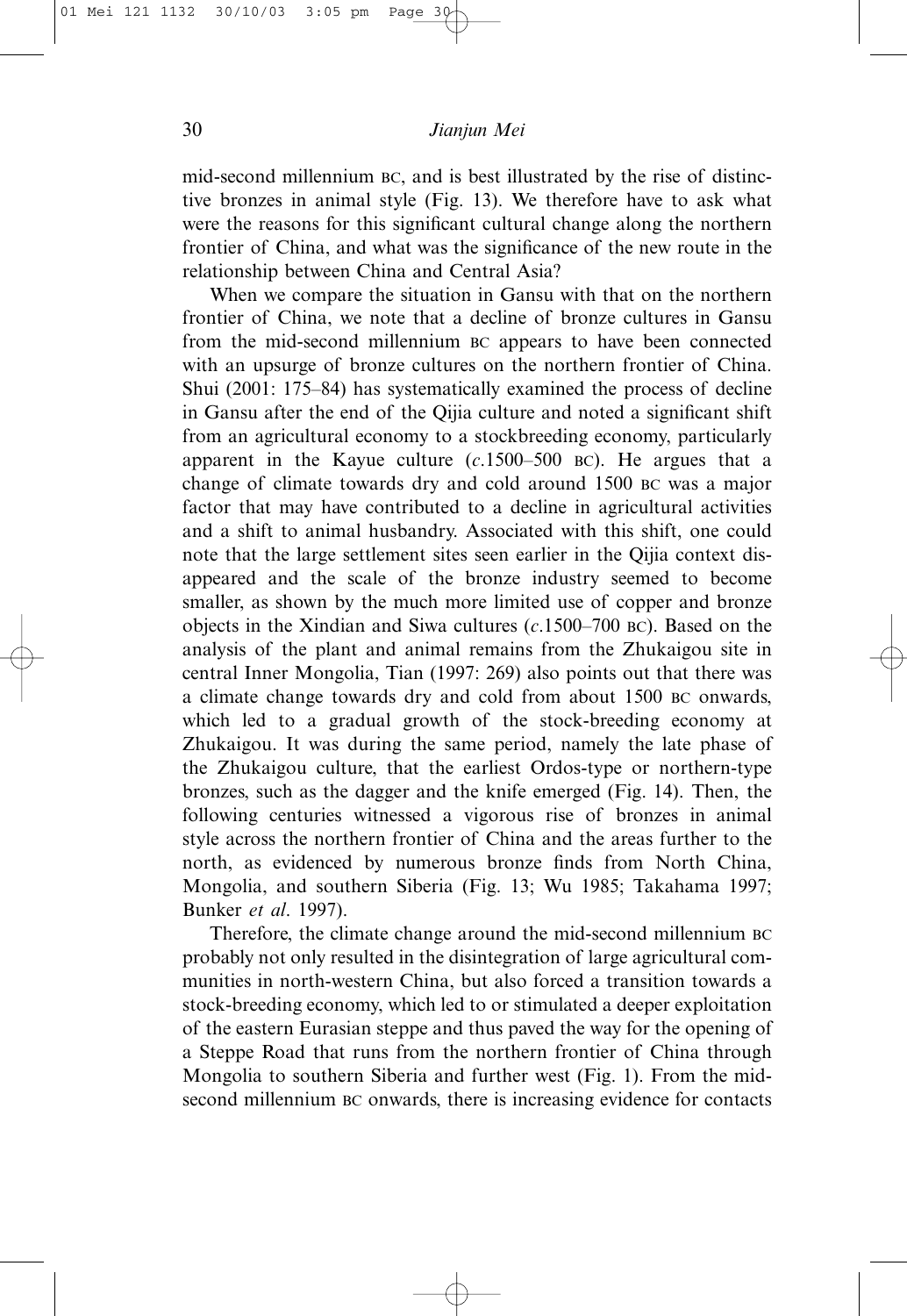

**Figure 14.** The earliest bronze dagger and knife of the northern type found at the Zhukaigou site in Inner Mongolia (after Tian 1997: 275, figure 4).

along the Steppe Road rather than along the prehistoric Silk Road, a fact suggesting a significant shift between them with regard to their roles in connecting China with Central Asia. This shift offered a general cultural background, against which bronzes in animal style came into being, not only along the northern frontier of China, but also in Siberia and Transbaikalia during the latter part of the second millennium BC. Similarly, the introduction of chariots into China during the late centuries of the second millennium BC would also be better considered within the context of the Steppe Road.

The historical record claims that people of the Xia dynasty (*c*. nineteenth to sixteenth centuries BC) already knew how to make wheeled vehicles, but archaeological finds so far have not yet provided any convincing proof for this.<sup>26</sup> The earliest archaeological evidence for the use of chariots in China is that from Anyang, the capital of the late Shang dynasty (*c.*1200 BC). When the chariot appeared in Anyang, it was already in a fully developed form. On the western Eurasian steppe, however, there is ample evidence for the much earlier use of chariots. In particular, finds from the Sintashta site show that the chariot was already employed by about 2000 BC between the Volga and east of the Urals (Anthony and Vinogradov 1995). The view that the chariot was introduced into China from the west is now widely held among scholars, but there are differences of opinion regarding when and how this significant cultural borrowing took place (Shaughnessy 1988; Bagley 1999: 202–8; X. Wu 2001). Some scholars suggest that it was transmitted gradually from western Central Asia to Xinjiang, and from there to Gansu-Qinghai,

<sup>&</sup>lt;sup>26</sup> Lin, M. (2000: 55–66) argues for the beginning of the wheeled vehicles in the Xia dynasty on the basis of some bronze implements which, he believes, would have been used for making wooden vehicles.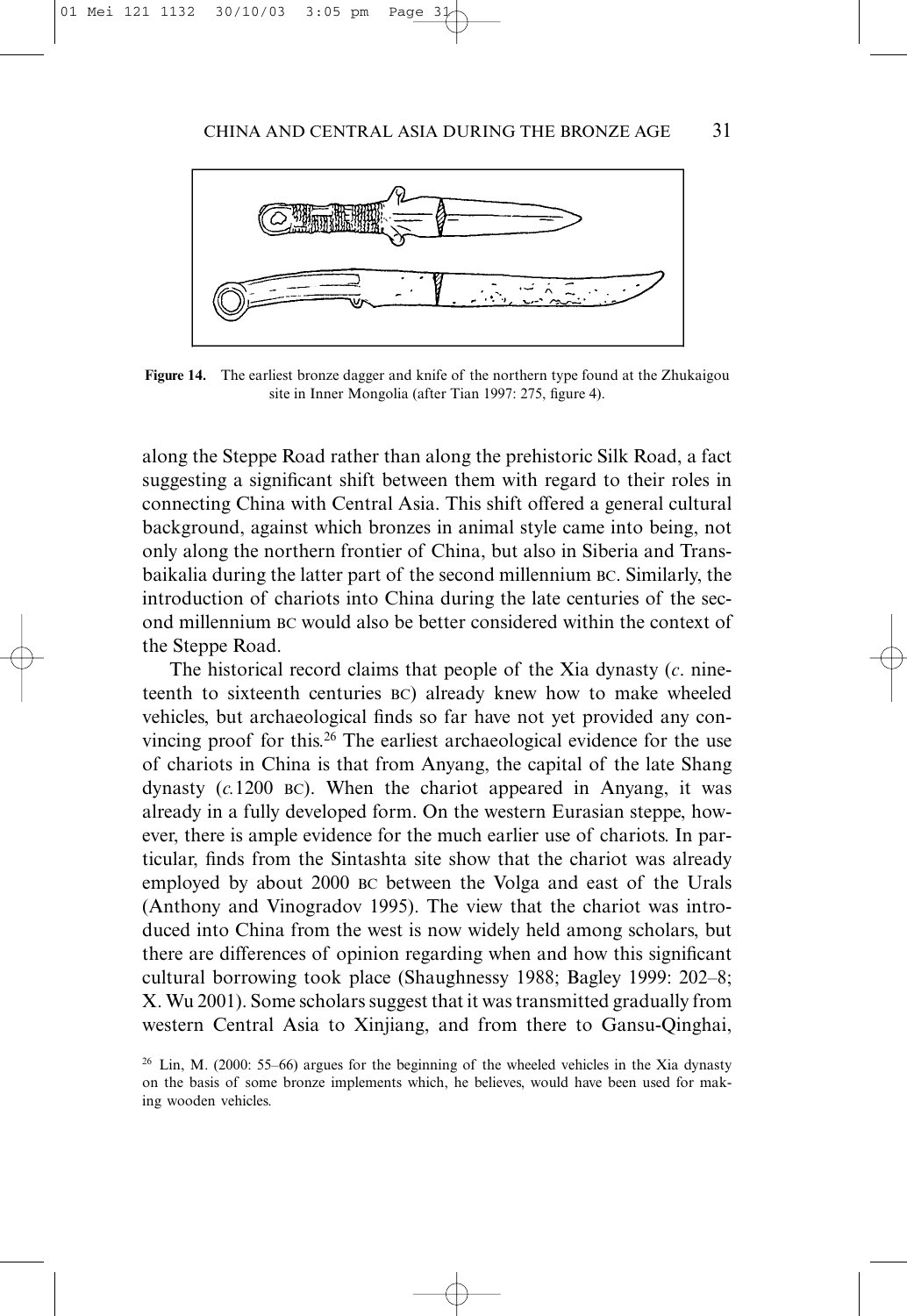then to the Central Plains of China (H. Wang 2002:  $46$ ).<sup>27</sup> However, archaeological finds from both Xinjiang and Gansu so far have not offered any significant validation for this suggestion. The only find from Xinjiang that bears a relation to the wheeled vehicle is a part of a wooden wagon wheel from the Wupu cemetery in Hami dating to the late second millennium BC (Mair 1995: 283). In terms of both chronology and the vehicle type, it seems unlikely that the solid wheel from Wupu could have stimulated the appearance of the chariots with spoked wheels in Anyang, Central China.

Although direct archaeological evidence is still lacking for the appearance of chariots on the eastern Eurasian steppe around the midsecond millennium BC, the finds of the Bronze Age rock engravings of the vehicle images (especially those with spoked wheels) in Altai, Tuva, Mongolia, and northern frontier of China (Fig. 1) provide indirect evidence that the Steppe Road would have been the major channel for the eastward transmission of chariots (Wu 1994: 328–9). Indeed, the use of chariots could have been an important impetus for the opening of the Steppe Road on the eastern Eurasian steppe during the latter half of the second millennium BC.

## **Conclusions**

These preliminary observations on the early cultural relationship between China and Central Asia can be summarised as follows.

**1** There is a growing body of evidence from Gansu, Qinghai, and Xinjiang suggesting that the early development of copper-based metallurgy in Northwest China may have received an impetus from the Eurasian steppe during the first half of the second millennium BC. Whether such western influence played a role in the beginnings of metallurgy in Northwest China during the third millennium BC remains to be resolved. Similarly, whether the origins of bronze metallurgy in the Central Plains of China should be traced to the early bronze cultures in north-western China

<sup>&</sup>lt;sup>27</sup> Mallory and Mair (2000: 326) seem to favour the route through Xinjiang too, as shown in their following remarks, '. . . it seems probable, then, that Bronze Age Iranians or Tocharians came into contact with peoples of western China in the 2nd millennium BC and introduced the chariot to the Shang. The venue of the meeting of these two worlds was, naturally, the modern province of Xinjiang and the area just to its northeast.' W. Wang (1998: 386) surmises that both the prehistoric Silk Road and the Steppe Road could be used as the routes for the eastward transmission of chariots.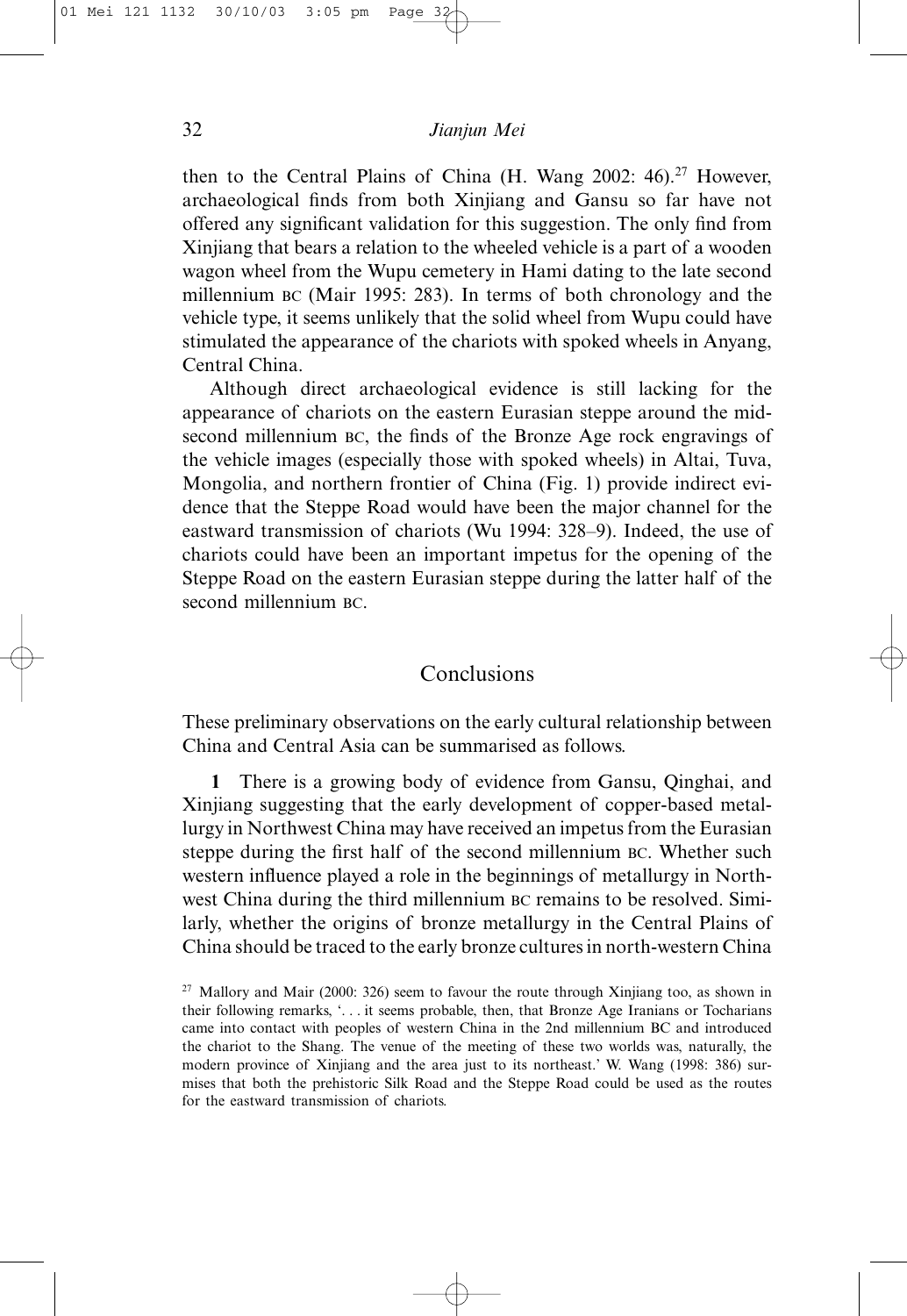is still unclear. As far as the current evidence is concerned, a distinctive indigenous development of bronze technology emerged in the Central Plains of China from the early second millennium BC, while some signs of connections with north-western China also appeared. Further research is needed to clarify the relationship between the Northwest and the Central Plains of China during the late third and early second millennia BC.

**2** The early relationship between China and Central Asia seems to be characterised by a two-way traffic of cultural influence, with bronze technology being transmitted eastward and painted pottery spreading westward from Gansu into Xinjiang. This traffic was most likely established along the prehistoric Silk Road from the late third millennium BC.

**3** The climate change towards dry and cold during the mid-second millennium BC may have resulted in a shift from the prehistoric Silk Road to the Steppe Road for communication between China and Central Asia. The rise of bronzes in animal style along the northern frontier of China and the introduction of chariots into the metropolitan region of China during the later centuries of the second millennium BC can be best understood within the Steppe Road context.

# Acknowledgements

I am very grateful to the British Academy for inviting me to present the second Elsley Zeitlyn Lecture on Chinese Archaeology and Culture. I am also grateful to Professors Colin Renfrew, Jessica Rawson, Takahama Shu, Hirao Yoshimitsu, Colin Shell, Ho Peng-Yoke, Ko Tsun, Han Rubin and Sun Shuyun for their guidance, encouragement and support of this research. I would like to thank my colleagues and friends in China for their help and assistance in various ways: Wang Bo, Lü Enguo, Xu Xinguo, Li Shuicheng, Shui Tao, Chen Xingcan, Abodu Idiris, Zhang Yuzhong, Zhang Ping, Li Xiao, Liu Guorui, Qiu Ling, Chang Xi'en, Dai Chunyang, Wang Hui, Zhou Guangji, Li Qian, Chen Honghai, Li Yanxiang, Qian Wei, Ma Qinglin and Guo Wu. Grateful thanks are also due to Miss Wendy Romer, Mrs Yunhua Shi, Dr Marsha Levine and Dr Yasuhiro Hayakawa for their great help with revising the draft and preparing the figures. This research has received considerable financial support from the Japan Society for the Promotion of Science, to whom I would like to express my profound gratitude. Professor Jessica Rawson has offered many constructive and useful comments on the draft of this paper, for which I am deeply indebted. Any errors that still remain are entirely my own responsibility.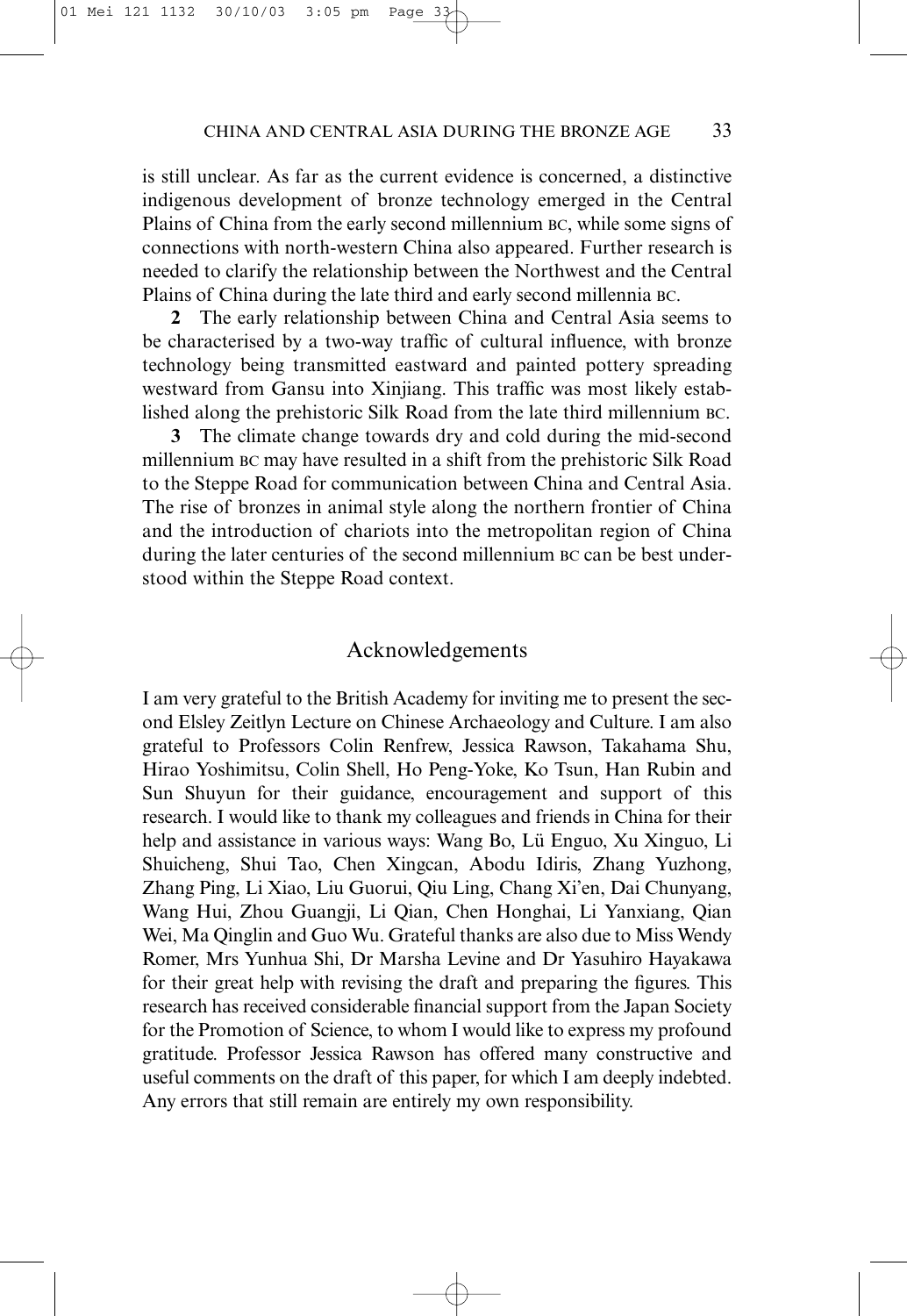## References

*Abbreviations Used in References*

*KG Kaogu* (Archaeology)

*KGXB Kaogu xuebao* (Acta Archaeologia Sinica)

*WW Wenwu* (Cultural Relics)

- *XJWW Xinjiang wenwu* (Cultural Relics in Xinjiang)
- *ZKN Zhongguo kaoguxue nianjian* (Chinese Archaeology Yearbook)
- An, Z. (1981), 'Zhongguo zaoqi tongqi de jige wenti (Some problems concerning China's early copper and bronze artefacts)', *KGXB*, 3: 269–85.
	- —— (1992), 'The Bronze Age in eastern parts of Central Asia', in A. H. Dani and V. M. Masson (eds.), *History of Civilizations of Central Asia: The dawn of civilization: earliest times to 700 BC* (Paris), 319–36.
- —— (1993), 'Shilun Zhongguo de zaoqi tongqi (On early copper and bronze artefacts in China)', *KG*, 12: 1110–19. For an English translation, see Linduff, *et al*. (2000): 29–46.
- Anthony, D. W. (1998), 'The opening of the Eurasian steppe at 2000 BCE', in Mair (ed.), 94–113.

—— and Vinogradov, N. B. (1995), 'Birth of the Chariot', *Archaeology*, 48.2: 36–41.

Bagley, R. (1999), 'Shang archaeology', in Loewe and Shaughnessy (eds.), 124–231.

- Bai, Y. (2002), 'Zhongguo de zaoqi tongqi yu qingtongqi de qiyuan (The origins of early Chinese copper and bronze)', *Dongnan Wenhua* (Southeast Culture), 7: 25–37.
- Barnard, N. (1961). *Bronze Casting and Bronze alloys in Ancient China*. Monumenta Serica Monography, XIV (Tokyo).
- —— (1983), 'Further evidence to support the hypothesis of indigenous origins of metallurgy in ancient China', in Keightley (ed.), 237–77.
- —— and Sato, T. (1975), *Metallurgical Remains of Ancient China* (Tokyo).
- Bunker, E. C. (1993), 'Gold in the ancient Chinese world: A cultural puzzle', *Artibus Asiae*, 53(1/2): 27–50.
	- —— (1998), 'Cultural diversity in the Tarim basin vicinity and its impact on ancient Chinese culture', in Mair (ed.), 604–18.
- —— Kawami, T. S., Linduff, K. M., and Wu, E. (1997), *Ancient Bronzes of the Eastern Eurasian Steppes from the Arthur M. Sackler Collections* (New York).
- Chang, K. C. (1963), *The Archaeology of Ancient China* (New Haven).

—— (1986), *The Archaeology of Ancient China* (4th edn.) (New Haven and London).

Chen, G. (1989), 'Xinjiang chutu de zaoqi tieqi (On early iron artefacts unearthed in Xinjiang)', in *Qingzhu Su Bingqi Kaogu Wushiwu Nian Lunwenji* (Collected Works in Celebration of the Fifty-five-year Archaeological Career of Su Bingqi) (Beijing), 425–32.

- Chen, K. T., and Hiebert, F. T. (1995), 'The late prehistory of Xinjiang in relation to its neighbors', *Journal of World Prehistory*, 9(2): 243–300.
- Cheng, T. K. (1974), 'Metallurgy in Shang China', *T'oung Pao*, 60(4/5): 209–29.
- Chernykh, E. N. (1992), *Ancient Metallurgy in the USSR: The Early Metal Age*, trans. S. Wright (Cambridge).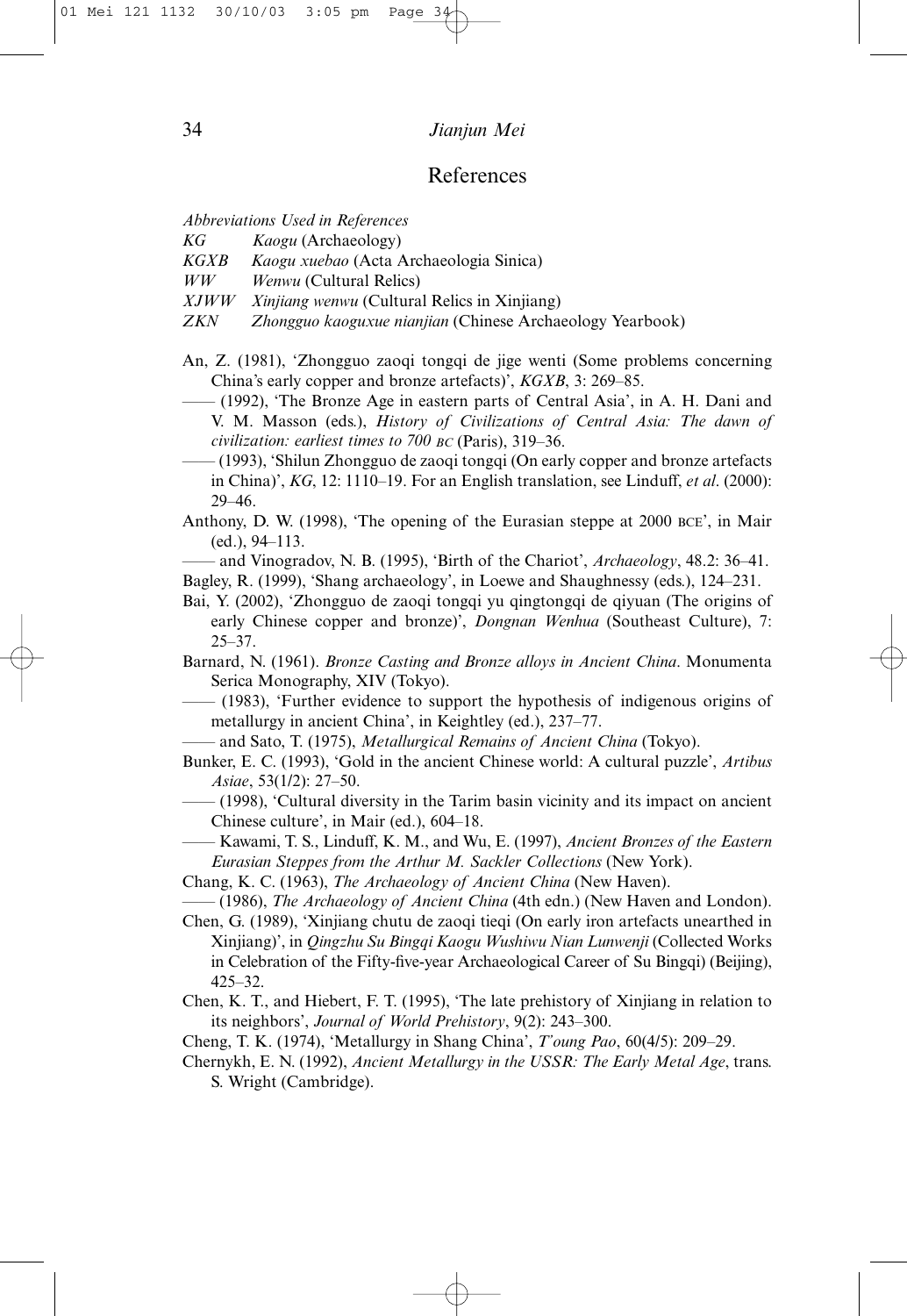—— and Kuzminykh, S. V. (1989), *Drevnyaya Metallurgiya Severnoi Evrazii* (Ancient Metallurgy in the Northern Eurasia) (Moscow).

- Debaine-Francfort, C. (1988), 'Archéologie du Xinjiang des origines aux Han: Premiere Partie', *Paleorient*, 14(1): 5–29.
- —— (1989), 'Archéologie du Xinjiang des origines aux Han: IIème partie', *Paleorient*, 15(1): 183–213.
- —— (1995), *Du Néolithique à l'Âge du Bronze en Chine du Nord-Ouest: La culture de Qijia et ses connexions* (Paris).
- Di Cosmo, N. (1996), 'Ancient Xinjiang between Central Asia and China', *Anthropology and Archeology of Eurasia*, 34(4): 87–101.
- —— (1999), 'The northern frontier in pre-imperial China', in Loewe and Shaughnessy (eds.), 885–966.
- EC (1997): The Editorial Committee (eds.), *Zhongguo Wenwu Jinghua* (The Treasures of Chinese Cultural Relics) (Beijing).
- Fitzgerald-Huber, L. G. (1995), 'Qijia and Erlitou: the question of contacts with distant cultures', *Early China*, 20: 17–67.

—— (1997), 'A review of Debaine-Francfort 1995', *Early China*, 22: 246–70.

- Gimbutas, M. (1956), 'Borodino, Seima and their contemporaries', *Proceedings of the Prehistoric Society*, 22: 143–72.
- GPI (Gansu Provincial Institute of Cultural Relics and Archaeology and Jilin University) (1998), *Minle Donghuishan Kaogu: Siba wenhua mudi de jieshi yu yanjiu* (Excavation Report of the Donghuishan Site in Mingle—Excavation and Study on the Cemetery of Siba Culture) (Beijing).
- Guo, D. (1995), 'Lower Xiajiadian culture', in Sarah M. Nelason (ed.), *The Archaeology of Northeast China* (London and New York), 147–81.
- Han, K. (1986), 'Xinjiang Kongquhe Gumugou mudi rengu yanjiu (Anthropological characteristics of the human skulls from the ancient cemetery at Gumugou, Xinjiang)', *KGXB*, 3: 361–84.
- Ho, P. T. (1975), *The Cradle of the East: An Inquiry into the Indigenous Origins of Techniques and Ideas of Neolithic and Early Historic China, 5000–1000 B.C.* (Hong Kong).
- Jacobson, E. (1988), 'Beyond the frontier: a reconsideration of cultural interchange between China and the Early Nomads', *Early China*, 13: 201–40.
- Jettmar, K. (1971), 'Metallurgy in the early steppe', *Artibus Asiae*, 33(1/2): 5–16.
- —— (1981), 'Cultural and ethnic groups west of China in the second and first millennia B.C.', *Asian Perspectives*, 24 (2): 145–62.
- Jia, J. (1996), 'Gansu Jishishan xian Xinzhuangping Qijia wenhua yizhi diaocha (An investigation of the Qijia culture site at Xinzhuangping, Jishishan county, Gansu', *KG*, 11: 46–52.
- Jin, Z. (2000), 'Erlitou qitongqi de zjran kexue yanjiu yu Xia wenming tansuo (A scientific study of the Erlitou bronzes and an exploration of the Xia civilisation)', *WW*, 1: 57–64.
- Keightley, D. N. (1983) (ed.), *The Origins of Chinese Civilization* (Los Angeles).
- Kim, G. H., Yi, K. W., and Kang, H. T. (2002) (eds.), *BUMA-V: Message from the History of Metals to the Future Metal Age* (Seoul).
- Kiselev, S. V. (1960), 'The Neolithic and Bronze Ages in China', *Soviet Archaeology*, 4: 244–66 (in Russian).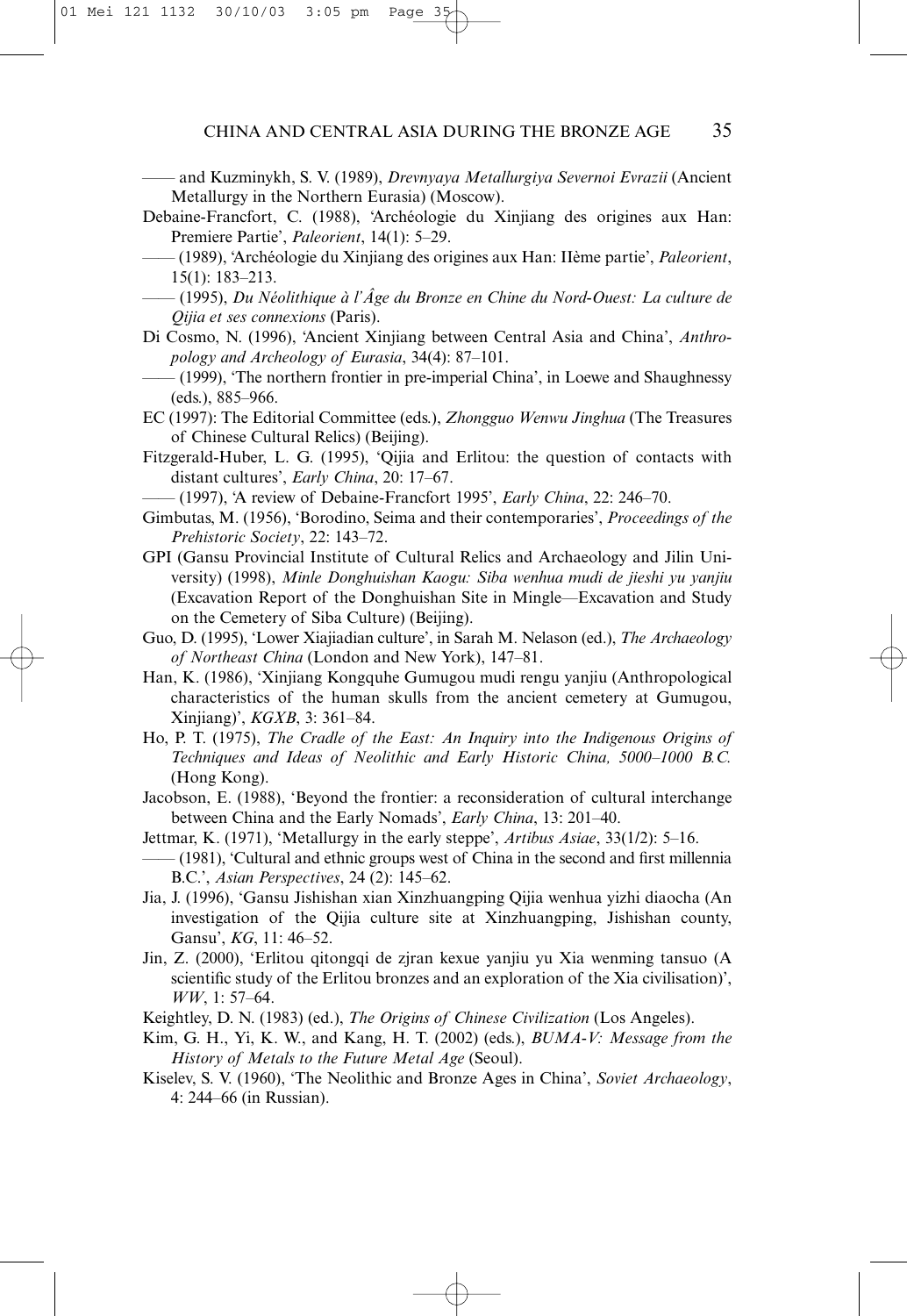- Ko, T. (1986), 'A brief history of metallurgy', in Beijing University of Iron and Steel Technology (ed.), *Zhongguo Yejin Shi Lunwenji* (Papers on the History of Metallurgy in China) (Beijing), 1–11.
- Kohl, P. L. (1981) (ed.), *The Bronze Age Civilization of Central Asia: Recent Soviet Discoveries* (New York).
- Kuzmina, E. E. (1998), 'Cultural connections of the Tarim Basin people and the pastoralists of the Asian steppe in the Bronze Age', in Mair (ed.), 63–93.
- Li, S. (1993), 'Siba wenhua yanjiu (A study of the Siba culture)', in B. Su (ed.), *Kaoguxue Wenhua Lunji (3)* (A Collection of Papers on Archaeological Cultures, vol. 3) (Beijing), 80–121.
	- —— (1994), 'Shajing wenhua yanjiu (A study of the Shajing culture)', *Guoxue Yanjiu* (Studies in Sinology), 2: 493–523.
- —— (1999), 'Cong kaogu faxian kan gongyuanqian liangqianji dongxifang wenhua de pongzhuang yu jiaoliu (The cultural exchange between the East and the West during the 2nd millennium BC: An archaeological perspective)',  $XJWW$ , 1: 53–65.
- —— (2001), 'Hexi diqu xinjian Majiayao wenhua yicun ji xiangguan wenti (The remains of the Majiayao culture newly seen in the Hexi region and relevant problems)', in Su (ed.), 121–35.
- —— (2002), 'Patterns of growth: early copper and bronze finds in West China', in Kim *et al*. (eds.), 283–90.
- —— and Shui, T. (1988), 'Qiuquan xian Fengle xiang Zhaobitan yizhi he Gaomuxudi yizhi (The Zhaobitan and Gaomuxudi sites in Fengle, Qiuquan county)', *ZKN 1987*, 272.
- —— (2000), 'Siba wenhua tongqi yanjiu (A study of the copper and bronze objects of the Siba culture)', *WW*, 3: 36–44.
- Li, X., and Dang, T. (1995), 'Zhunge'er pendi zhouyuan diqu chutu tongqi chutan (A preliminary study of copper and bronze artefacts unearthed from the surrounding regions of the Zhunge'er Basin)', *XJWW*, 1: 40–51.
- Lin, M. (2000), 'Qingtong shidai de zaoche gongju yu zhongguo zhanche de qianyuan (The Bronze Age implements for the manufacture of vehicles and the origins of chariots in China), in *Gudao Xifeng* (The Prevalence of Western Custom in Ancient and Medieval China) (Beijing), 33–76.
- Lin, Y. (1986), 'A reexamination of the relationship between bronzes of the Shang culture and of the Northern Zone', in K. C. Chang (ed.), *Studies of Shang Archaeology* (New Haven and London), 237–73.
- Linduff, K. M. (1995), 'Zhukaigou, steppe culture and the rise of Chinese civilization', *Antiquity*, 69: 133–45.
- —— (1997), 'An Archaeological Overview', in Bunker (ed.), 18–98.
- —— (1998), 'The emergence and demise of bronze-producing cultures outside the Central Plains of China', in Mair (ed.), 619–43.
- —— (2002), 'How far east does the Eurasian metallurgical tradition extend?', in Kim *et al*. (eds.), 35–45.
- —— Han, R., and Sun, S. (2000) (eds.), *The Beginnings of Metallurgy in China* (New York).
- Loehr, M. (1949), 'Weapons and tools from Anyang and Siberian analogies', *American Journal of Archaeology*, 53: 26–144.
- —— (1956), *Chinese Bronze Age Weapons* (Ann Arbor).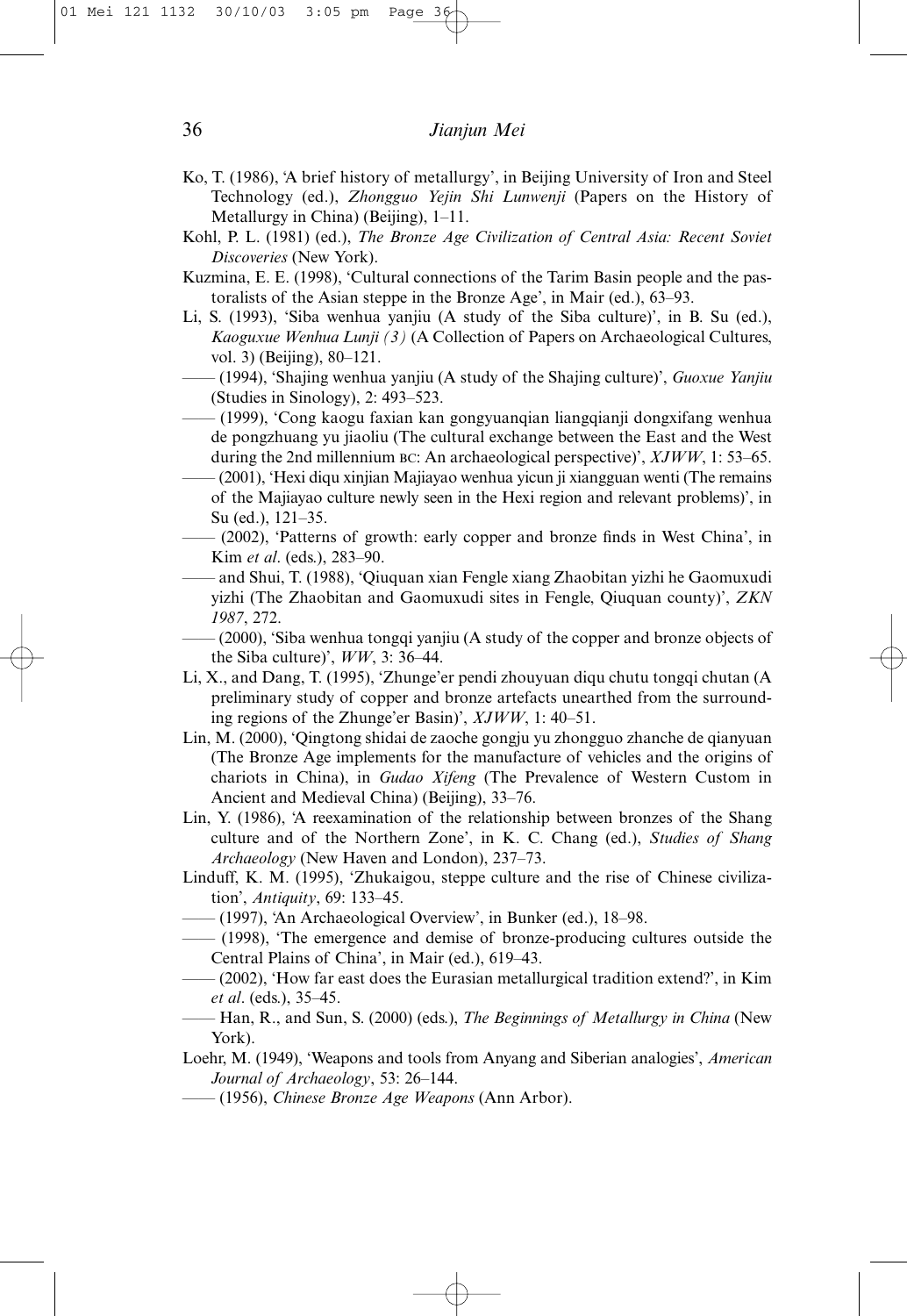- Loewe, M. and Shaughnessy, E. (1999) (eds.), *The Cambridge History of Ancient China: from the Origins of Civilization to 221 B.C.* (Cambridge).
- Lü, E., Chang, X., and Wang, B. (2001), 'Xinjiang qingtong shidai kaogu wenhua qianlun (On the Bronze Age cultures in Xinjiang)', in Su (ed.), 172–93.
- Ma, Q., Hu, Z., and Li, Z. (2001), 'Zhongguo gudai duxi qingtongqi (The tinned bronzes in ancient China)', *Gugong Wenwu Yuekan* (Palace Museum Bulletin) 90(1): 110–18.
- Mair, V. H. (1990), 'Old Sinitic \*myag, Old Persian magus, and English "Magician"', *Early China*, 15: 27–47.
- —— (1995), 'Prehistoric Caucasoid corpses of the Tarim Basin', *Journal of Indo-European Studies* 23 (3/4): 281–307.
- —— (1998) (ed.), *The Bronze Age and Early Iron Age Peoples of Eastern Central Asia*, 2 vols. (Washington).
- Mallory, J. P. (1989), *In search of the Indo-Europeans: Language, Archaeology and Myth* (London).
- Mallory, J. P., and Mair, V. H. (2000), *The Tarim Mummies: Ancient China and the Mystery of the Earliest Peoples from the West* (London).
- Masson, V. M. and Kiiatkina, T. P. (1981), 'Man at the dawn of civilization', in Kohl (ed.), 107–34.
- Mei, J. (2000), *Copper and Bronze Metallurgy in Late Prehistoric Xinjiang: Its Cultural Context and Relationship with Neighboring Regions*. BAR International Series 865 (Oxford).
- —— and Shell, C. (1999), 'The existence of Andronovo cultural influence in Xinjiang during the second millennium BC', *Antiquity*, 73(281): 570–8.
- —— Li, X., and Wang, B. (1998), 'A metallurgical study of early copper and bronze artefacts from Xinjiang, China', *Bulletin of the Metals Museum*, 30 (1998–II): 1–22.
- Muhly, J. D. (1988), 'The beginnings of metallurgy in the Old World', in R. Maddin (ed.), *The Beginning of the Use of Metals and Alloys* (Cambridge, MA), 2–20.
- OCR (1998): Office for Cultural Relics of Qinghai, 'Qinghai Tongde xian Zongri yizhi fajue jianbao (A brief report of the excavation at the Zongri site in Tongde county, Qinghai)', *KG*, 5: 1–14.
- Parzinger, G. (2000), 'The Seima-Turbino phenomenon and the origin of the Siberian animal style', *Archaeology, Ethnology and Anthropology of Eurasia*, 1: 66–75.
- Peng, K. (1998), 'The Andronovo bronze artefacts discovered in Gongliu county in Yili, Xinjiang', in Mair (ed.), 573–80.
- Puett, M. (1998), 'China in early Eurasian history: a brief review of recent scholarship on the issue', in Mair (ed.), 699–715.
- Qian, W., Sun, S., and Han, R. (2000), 'Gudai shentong yanjiu zongshu (A review of the studies of ancient arsenical copper)', *Wenwu Baohu Yu Kaogu Kexue* (Sciences of Conservation and Archaeology), 12(2): 43–50.

—— —— (2001), 'Xinjiang Hami Tianshanbeilu mudi chutu tongqi de chubu yanjiu (A preliminary study of the bronzes unearthed from the Tianshanbeilu cemetery in Hami, Xinjiang)', *WW*, 6: 78–89.

Qian, W., Sun, S., and Ko, T. (2002), 'Copper-arsenic alloys in ancient China', in Kim *et al*. (eds.), 235–42.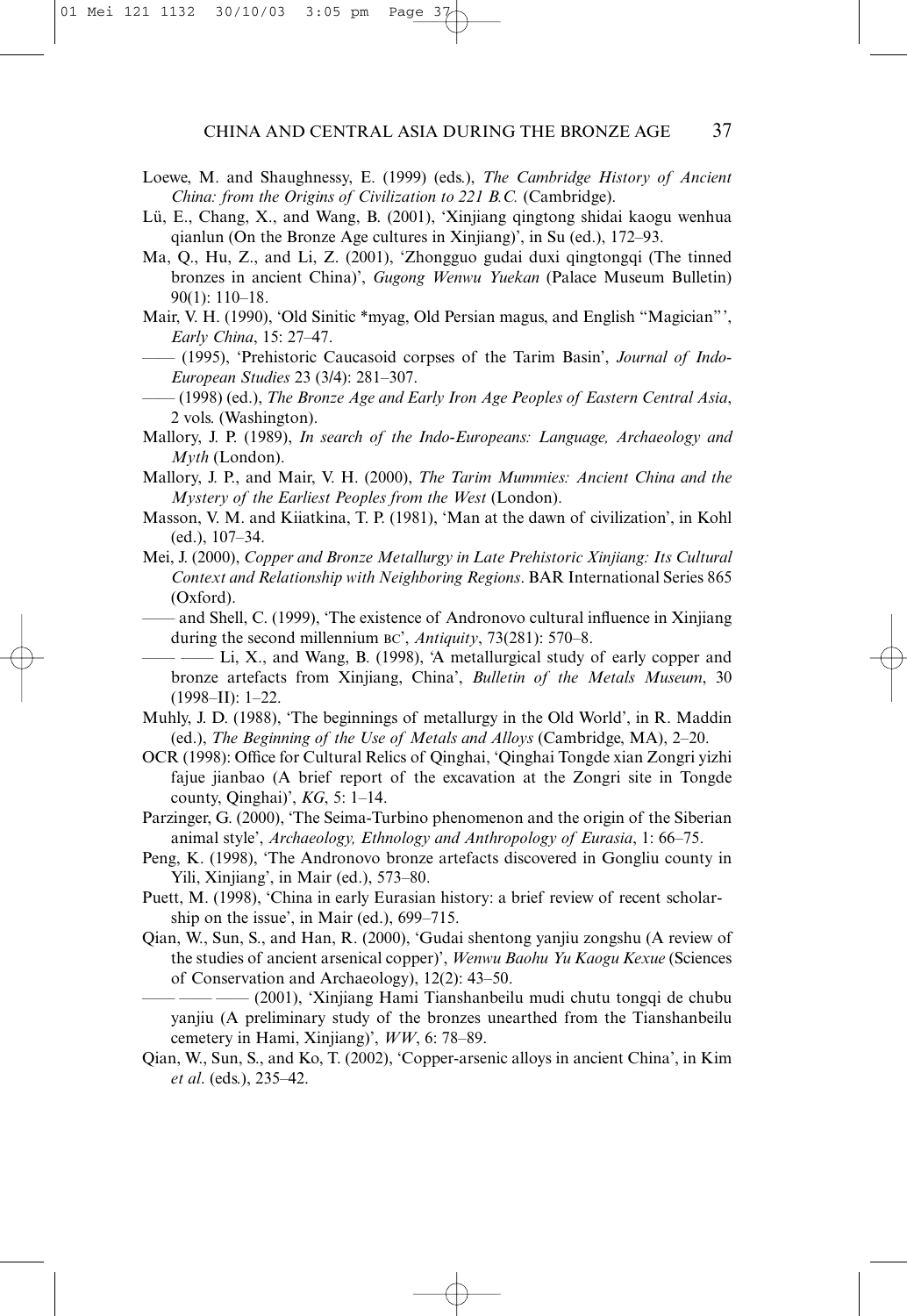- QTC (1986): Qinghai Team of Cultural Relics and Archaeology, 'Qinghai Huzhu tuzu zizhixian Zongzhai Machang, Qijia, Xindian wenhua muzhang (The burials of the Machang, Qijia and Xindian cultures at Zongzhai in Tuzhu county, Qinghai)', *KG*, 4: 306–17.
- Ravich, I. G., and Ryndina, V. (1995), 'Early copper-arsenic alloys and the problems of their use in the Bronze Age of the North Caucasus', *Bulletin of the Metals Museum*, 23: 1–18.
- Shaughnessy, E. (1988), 'Historical perspectives on the introduction of the chariot into China', *Harvard Journal of Asiatic Studies* 4(1): 189–237.
- Shui, T. (1993), 'Xinjiang qingtong shidai zhu wenhua de bijiao yanjiu (A comparative study of the Bronze Age cultures in Xinjiang)', *Guoxue Yanjiu* (Studies in Sinology), 1: 447–90.
- —— (2001), *Zhongguo Xibei Diqu Qingtong Shidai Kaogu Lunji* (Papers on the Bronze Age Archaeology of Northwest China) (Beijing).
- Smith, C. S. (1977), Review of Barnard and Sato 1975 and Ho Ping-ti 1975, *Technology and Culture* 18(1): 80–6.
- Su, B. (2001) (ed.), *Su Bingqi Yu Dangdai Zhongguo Kaoguxue* (Su Bingqi and Archaeology in Contemporary China) (Beijing).
- Su, R., Hua, J., Li, K., and Lu, B. (1995), *Zhongguo Shanggu Jinshu Jishu* (The Metal Technology of Early China) (Jinan).
- Sun, S. (1998), 'Donghuishan yizhi Siba wenhua tongqi de jianding ji yanjiu (The examination and study of the copper objects from the Siba culture site at Donghuishan)', in GPI: 191–5.
- —— and Han, R. (1981), 'Zhongguo zaoqi tongqi de chubu yanjiu (A preliminary study of early Chinese copper and bronze artefacts)', *KGXB*, 3: 287–301. For an English translation, see *Early China*, 1983, vol. 9, 261–73 or Linduff, *et al*. (2000) (eds.), 129–51.
	- (1997), 'Gansu zaoqi tongqi de faxian yu yelian zhizao jishu de yanjiu (Discovery of early copper and bronze artefacts in Gansu and studies of their smelting and manufacturing techniques)', *WW* , 7: 75–84. For an English translation, see Linduff, *et al*. (2000) (eds.), 175–93.
- Takahama, S. (1997), 'Chinese northern bronzes', in *Mounted Nomads of Asian Steppe* (Tokyo), 140–9 (in Japanese).
	- $-$  (2000), 'On several types of copper objects of the first half of the second millennium BC from the central Eurasia', in *Metals and Civilisation* (Nara), 111–23 (in Japanese).
- Tang, J. (1993), 'Zhongguo yetieshu de qiyuan wenti (On the origin of iron metallurgy in China)', *KG*, 6: 556–65.
- Terekhova, N. N. (1981), 'The history of metalworking production among the ancient agriculturalists of Southern Turkmenia', in Kohl (ed.), 313–24.
- Tian, G. (1997), 'Zhongguo beifangxi qingtongqi wenhua he lixing de chubu yanjiu (A preliminary study of bronze cultures and types of the Chinese Northern Complex)', in B. Su (ed.), *Kaoguxue Wenhua Lunji (4)* (A Collection of Papers on Archaeological Cultures, vol. 4) (Beijing), 266–307.
- Underhill, A. P. (2002), *Craft Production and Social Change in Northern China* (New York).
- Wagner, D. B. (1993), *Iron and Steel in Ancient China* (Leiden, New York, and Köln).